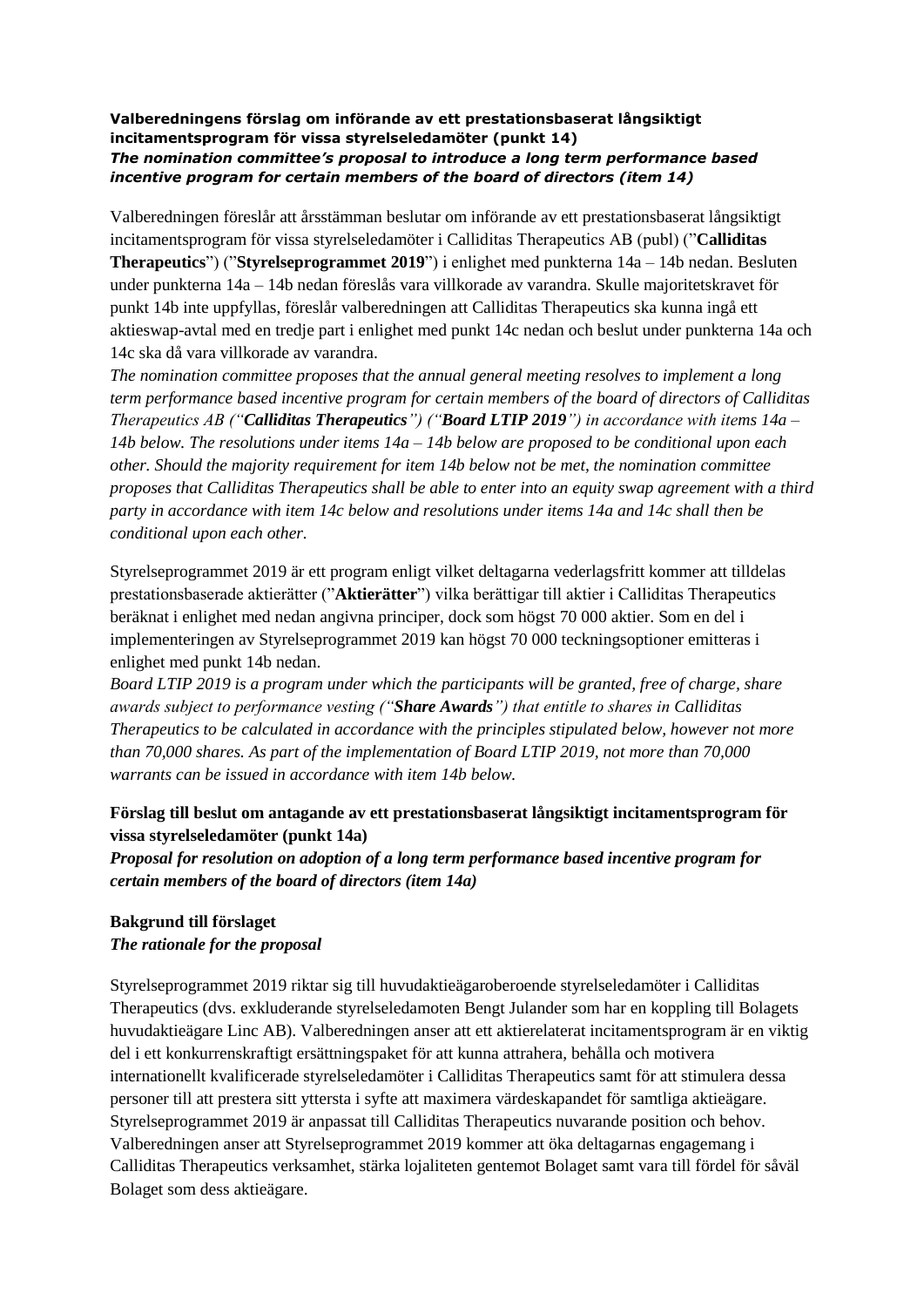*Board LTIP 2019 is intended for main owner independent members of the board of directors in Calliditas Therapeutics (i.e. excluding members that are associated with the main owner Linc AB, namely Bengt Julander). The nomination committee believes that an equity based incentive program is a central part of an attractive and competitive remuneration package in order to attract, retain and motivate internationally competent members of the board of directors, and to focus the participants on delivering exceptional performance which contributes to value creation for all shareholders. Board LTIP 2019 is adapted to the current position and needs of Calliditas Therapeutics. The nomination committee is of the opinion that Board LTIP 2019 will increase and strengthen the participants' dedication to Calliditas Therapeutics' operations, improve Company loyalty and that Board LTIP 2019 will be beneficial to both the shareholders and Calliditas Therapeutics.*

#### **Villkor för Aktierätter** *Conditions for Share Awards*

För Aktierätterna ska följande villkor gälla. *The following conditions shall apply for the Share Awards.*

- 1. Aktierätterna ska tilldelas deltagarna vederlagsfritt så snart praktiskt möjligt efter årsstämman. *The Share Awards shall be granted free of charge to the participants as soon as practicable after the annual general meeting.*
- 2. Aktierätterna intjänas gradvis under cirka tre år, motsvarande tre perioder fram till dagen för den dag som infaller tidigast av (i) årsstämman 2022 eller (ii) 1 juni 2022 ("**Intjänandetidpunkten**"), där varje period motsvarar tiden från en årsstämma fram till dagen omedelbart före nästa årsstämma eller Intjänandetidpunkten, såsom tillämpligt (varje sådan tidsperiod benämns i det följande som en "**Period**"). Aktierätterna intjänas med 1/3 vid slutet av varje Period, under förutsättning att deltagaren fortfarande är styrelsemedlem i Calliditas Therapeutics den dagen. I tillägg till dessa villkor för intjänande är Aktierätterna föremål för prestationsbaserad intjäning baserat på utvecklingen av Calliditas Therapeutics aktiekurs, i enlighet med villkoren för intjänande nedan.

*The Share Awards shall vest gradually over approximately three years, corresponding to three terms up to the date of, whichever is earliest, (i) the annual general meeting 2022 or (ii) 1 June 2022 (the "Vesting Date"), where each term equals the period from one annual general meeting up until the day falling immediately prior to the next annual general meeting or the Vesting Date, as applicable (each such period a "Term"). The Share Awards shall vest with 1/3 at the end of each Term, provided that the participant is still a Board member of Calliditas Therapeutics on the said date. In addition to the vesting conditions just stated, the Share Awards are subject to performance vesting based on the development of the Calliditas Therapeutics share price, in accordance with the vesting conditions below.*

3. Aktierätterna är föremål för prestationsbaserad intjäning baserat på utvecklingen av Calliditas Therapeutics aktiekurs under perioden från dagen för tilldelning av Aktierätterna ("**Tilldelningsdagen**") till och med dagen som inträffar dagen före Intjänandetidpunkten. Aktiekursens utveckling kommer att mätas baserat på den volymvägda genomsnittskursen för Bolagets aktie på Nasdaq Stockholm under 10 handelsdagar omedelbart efter Tilldelningsdagen respektive 10 handelsdagar omedelbart före Intjänandetidpunkten. Om Calliditas Therapeutics aktiekurs därvid har ökat med mer än 60 procent ska 100 procent av Aktierätterna intjänas, och om aktiekursen har ökat med 20 procent ska 33 procent av Aktierätterna intjänas. I händelse av en ökning av aktiekursen med mellan 20 och 60 procent kommer intjäning av Aktierätterna ske linjärt. Vid en ökning av aktiekursen med mindre än 20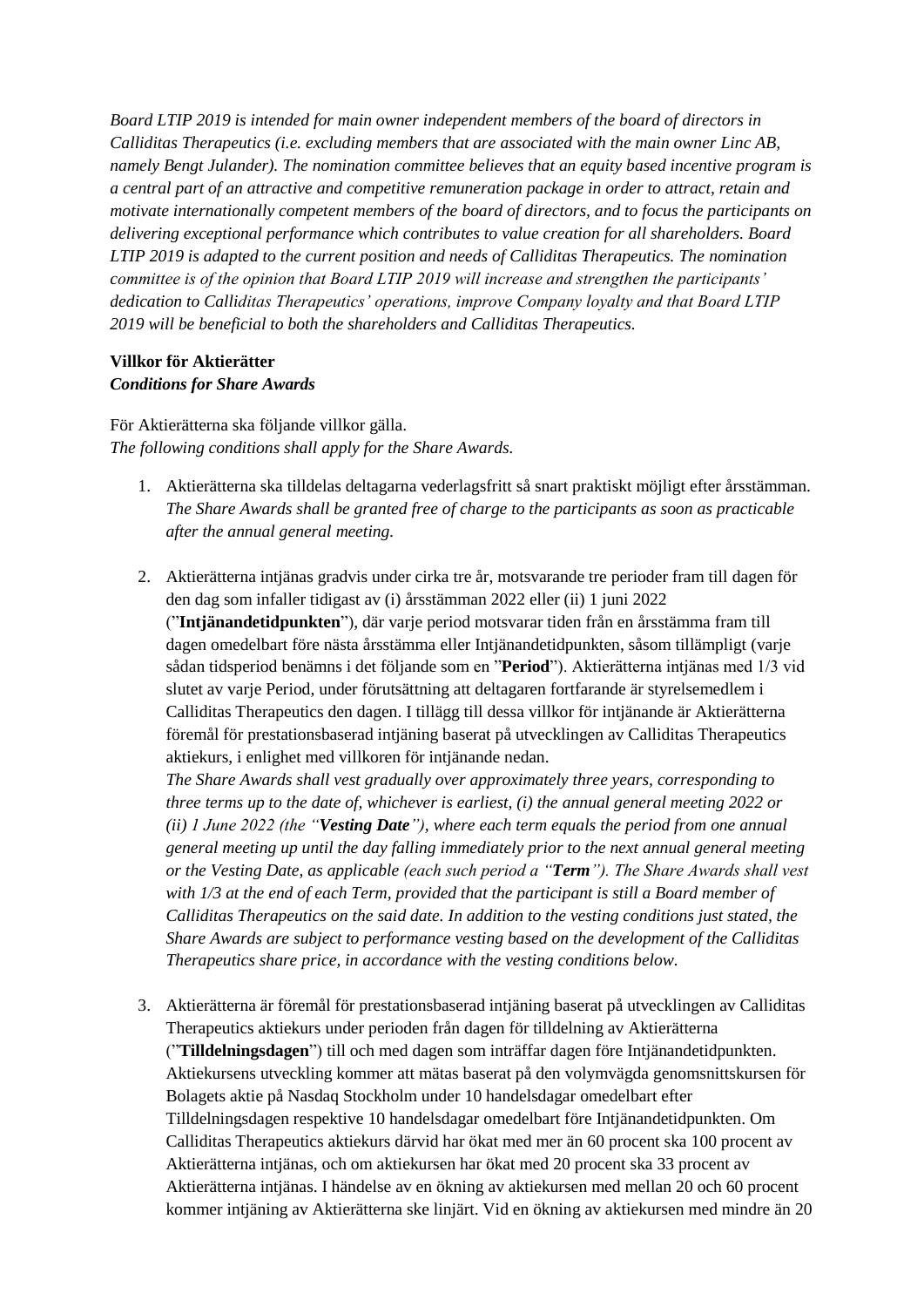#### procent sker ingen intjäning.

*The Share Awards are subject to performance vesting based on the development of the Calliditas Therapeutics share price over the period from the date the Share Awards are allocated ("Grant Date") up to and including the day before the Vesting Date. The development of the share price will be measured based on the volume weighted average price of the Calliditas Therapeutics share on Nasdaq Stockholm for the 10 trading days immediately following the Grant Date and the 10 trading days immediately preceding the Vesting Date, respectively. In the event Calliditas Therapeutics' share price has increased by more than 60 percent, 100 percent of the Share Awards shall vest, and should the share price have increased by 20 percent, 33 percent of such Share Awards shall vest. In the event of an increase of the share price of between 20 and 60 percent, vesting of the Share Awards will occur linearly. Should the increase of the share price be less than 20 percent, vesting will not occur at all.*

4. Den tidigaste tidpunkt vid vilken intjänade Aktierätter får utnyttjas är dagen efter Intjänandetidpunkten.

*The earliest point in time at which vested Share Awards may be exercised shall be the day falling immediately after the Vesting Date.*

5. Varje intjänad Aktierätt ger innehavaren rätt att vederlagsfritt erhålla en aktie i Calliditas Therapeutics under förutsättning att innehavaren fortfarande är styrelseledamot i Calliditas Therapeutics vid relevant intjänandetidpunkt med undantag för vissa sedvanliga "good leaver"-situationer (inkluderande bland annat dödsfall och bestående oförmåga att utföra uppdraget till följd av olyckshändelse eller sjukdom), vilket också ska gälla under det första året fram till och med dagen för årsstämman 2020.

*Each vested Share Award entitles the holder to receive one share in Calliditas Therapeutics without any compensation being payable provided that the holder is still a Board member of Calliditas Therapeutics at the relevant time of vesting with the exception of certain customary "good leaver"-situations (including death and permanent incapacity to complete the assignment due to illness or accident) and this shall also apply during the first year up until the day of the annual general meeting 2020.*

- 6. Antalet Aktierätter kommer att omräknas i händelse av förändringar i Calliditas Therapeutics aktiekapitalstruktur, exempelvis vid fondemission, fusion, företrädesemission, uppdelning eller sammanslagning av aktier, minskning av aktiekapitalet eller liknande åtgärder. *The number of Share Awards will be re-calculated in the event that changes occur in Calliditas Therapeutics' equity capital structure, such as a bonus issue, merger, rights issue, share split or reverse share split, reduction of the share capital or similar measures.*
- 7. Aktierätterna kan inte överlåtas och får inte pantsättas. *The Share Awards cannot be transferred and may not be pledged.*
- 8. Aktierätterna kan tilldelas av moderbolaget samt av andra bolag inom Calliditas Therapeuticskoncernen.

*The Share Awards can be granted by the parent company as well as any other company within the Calliditas Therapeutics group.*

9. I händelse av ett offentligt uppköpserbjudande, försäljning av Bolagets verksamhet, likvidation, fusion eller annan liknande transaktion som påverkar Calliditas Therapeutics, ska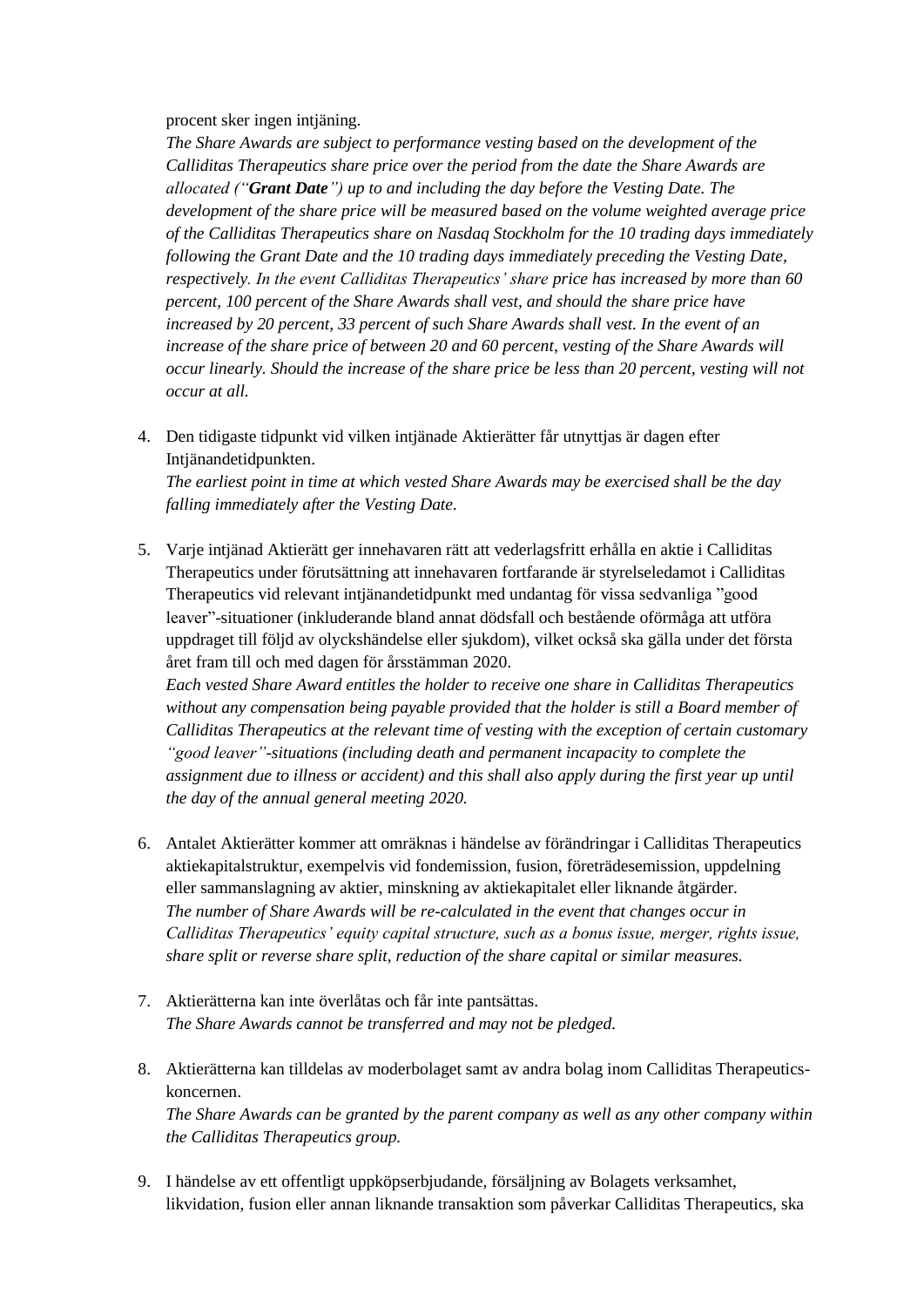samtliga Aktierätter tjänas in i samband med att sådan transaktion genomförs. *In the event of a public take-over offer, asset sale, liquidation, merger or any other such transaction affecting Calliditas Therapeutics, the Share Awards will vest in their entirety upon completion of such transaction.*

## **Tilldelning**

### *Allocation*

Antalet Aktierätter som ska tilldelas varje deltagare ska motsvara nedanstående summa för respektive representant dividerat med den volymvägda genomsnittskursen för Calliditas Therapeutics aktie på Nasdaq Stockholm under 10 handelsdagar före Tilldelningsdagen.

*The number of Share Awards that shall be granted to each participant shall equal the below amount for the respective participant divided by the volume weighted average price of the Calliditas Therapeutics share on Nasdaq Stockholm for the 10 trading days preceding the Grant Date.*

Aktierätterna i Styrelseprogrammet 2019 ska tilldelas enligt följande: *The Share Awards under Board LTIP 2019 shall be awarded in accordance with the following:*

- Aktierätter beräknat på basis av 1 100 000 kronor till styrelsens ordförande, och *Share Awards calculated based on SEK 1,100,000 to the chairman of the board of directors; and*
- Aktierätter beräknat på basis av 400 000 kronor till envar av Diane Parks, Hilde Furberg, Thomas Eklund och Lennart Hansson. *Share Awards calculated based on SEK 400,000 to each of Diane Parks, Hilde Furberg, Thomas Eklund and Lennart Hansson.*

I varje fall omfattar Styrelseprogrammet 2019 ett totalt antal Aktierätter som, om alla Aktierätter intjänas i enlighet med ovanstående intjäningsvillkor, berättigar till högst 70 000 aktier i Calliditas Therapeutics.

*In any event, Board LTIP 2019 will comprise a total number of Share Awards which, if all Share Awards are vested in accordance with the vesting conditions above, can entitle to not more than 70,000 shares in Calliditas Therapeutics.*

## **Utformning, administration och rätten att ändra villkoren för Aktierätterna** *Preparation, administration and the right to amend the terms of the Share Awards*

Ersättningsutskottet (exklusive deltagande ledamöter) ansvarar för utformningen av de detaljerade villkoren för Styrelseprogrammet 2019, inom ramen för ovan angivna villkor och riktlinjer. I samband därmed ska ersättningsutskottet (exklusive deltagande ledamöter) ha rätt att göra anpassningar för att uppfylla särskilda regler eller marknadsförutsättningar utomlands, inklusive besluta om kontant- eller annan avräkning för det fall det anses fördelaktigt för Calliditas Therapeutics baserat på utländska skatteregler.

*The Remuneration Committee of Calliditas Therapeutics (excluding any participating member) shall be responsible for preparing the detailed terms and conditions of Board LTIP 2019, in accordance with the above mentioned terms and guidelines. To this end, the Remuneration Committee (excluding any participating member) shall be entitled to make adjustments to meet foreign regulations or market conditions, including resolving on cash or other settlement if deemed favourable for Calliditas Therapeutics based on foreign tax regulations.*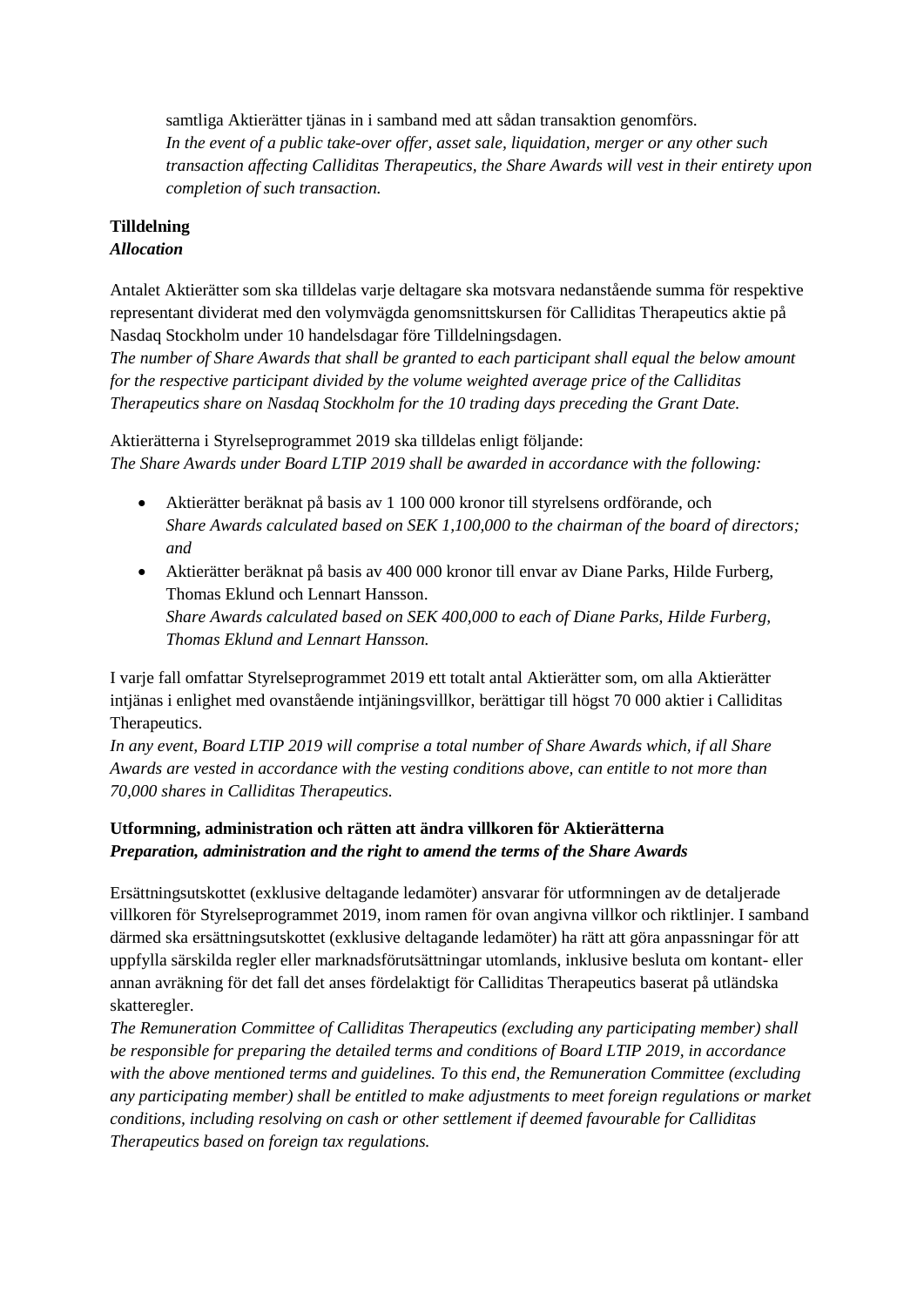### **Beredning av förslaget** *Preparation of the proposal*

Styrelseprogrammet 2019 har initierats av Calliditas Therapeutics valberedning baserat på en utvärdering av tidigare incitamentsprogram och av gällande marknadspraxis för jämförbara europeiska (inklusive svenska) noterade bolag.

*Board LTIP 2019 has been initiated by the nomination committee and has been structured based on an evaluation of prior incentive programs and market practice for comparable European (including Swedish) listed companies.*

### **Utspädning** *Dilution*

Med antagande om en volymvägd genomsnittskurs för Calliditas Therapeutics aktie på Nasdaq Stockholm under 10 handelsdagar före Tilldelningsdagen om 46,3 kronor kommer Styrelseprogrammet 2019 omfatta högst totalt 58 314 aktier, vilket motsvarar en utspädning om cirka 0,17 procent vid full utspädning. Med beaktande även av aktier som kan emitteras under tidigare implementerade incitamentsprogram i Bolaget, samt under det till årsstämman föreslagna incitamentsprogrammet riktat till anställda och konsulter inom Calliditas Therapeutics-koncernen, uppgår den motsvarande maximala utspädningen till cirka 9,60 procent vid full utspädning. Utspädningen förväntas ha en marginell påverkan på Bolagets nyckeltal "Resultat per aktie". *Assuming a volume weighted average price of the Calliditas Therapeutics share on Nasdaq Stockholm for the 10 trading days preceding the Grant Date of SEK 46.3, Board LTIP 2019 will comprise not more than 58,314 shares in total, which corresponds to a dilution of approximately 0.17 percent on a fully diluted basis. Taking into account also the shares which may be issued pursuant to previously implemented incentive programs in the Company as well as the proposed incentive program for employees and consultants within the Calliditas Therapeutics-group to the annual general meeting, the maximum dilution amounts to 9.60 percent on a fully diluted basis. The dilution is only expected to have a marginal effect on the company's key performance indicator "Earnings (loss) per share".*

Information om Calliditas Therapeutics befintliga incitamentsprogram finns i Calliditas Therapeutics årsredovisning för 2018, not 9, som finns tillgänglig på Bolagets hemsida, www.calliditas.se. *Information about Calliditas Therapeutics' existing incentive programs can be found in Calliditas Therapeutics' annual report for 2018, note 9, which is available on the Company's website, www.calliditas.se.*

## **Programmets omfattning och kostnader** *Scope and costs of the program*

Styrelseprogrammet 2019 kommer att redovisas i enlighet med "IFRS 2 – Aktierelaterade ersättningar". IFRS 2 föreskriver att Aktierätterna ska kostnadsföras som personalkostnader över intjänandeperioden och kommer att redovisas direkt mot eget kapital. Personalkostnader i enlighet med IFRS 2 påverkar inte Bolagets kassaflöde. Sociala avgifter kommer att kostnadsföras i resultaträkningen i enlighet med UFR 7 under intjänandeperioden.

*Board LTIP 2019 will be accounted for in accordance with "IFRS 2 – Share‐based payments". IFRS 2 stipulates that the Share Awards shall be expensed as personnel costs over the vesting period and will be accounted for directly against equity. Personnel costs in accordance with IFRS 2 do not affect the Company's cash flow. Social security costs will be expensed in the income statement according to UFR 7 during the vesting period.*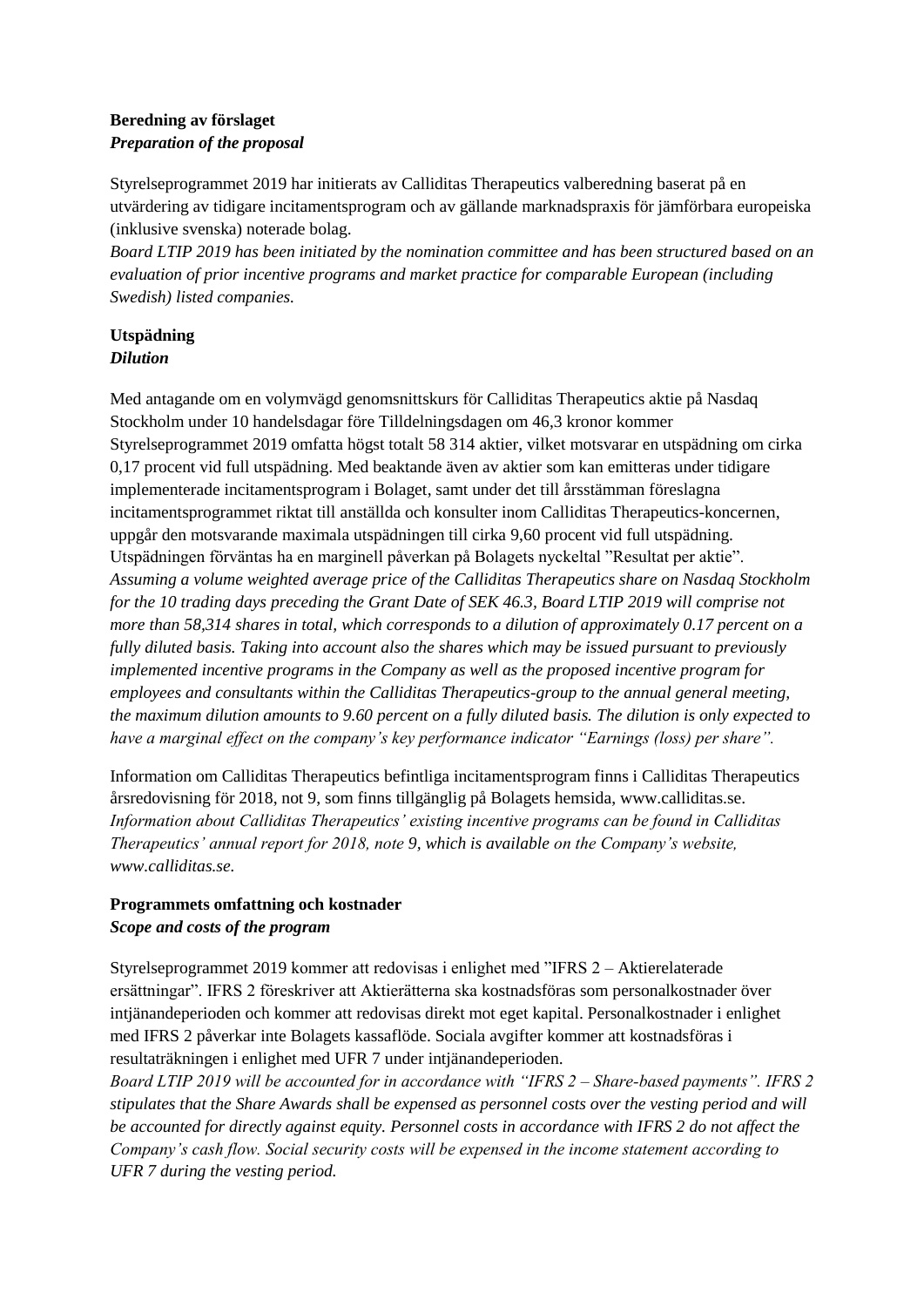Under antagande om en volymvägd genomsnittskurs för Calliditas Therapeutics aktie på Nasdaq Stockholm under 10 handelsdagar före Tilldelningsdagen om 46,3 kronor, uppskattas den årliga kostnaden för Styrelseprogrammet 2019, enligt IFRS 2, uppgå till cirka 0,45 miljoner kronor före skatt. Den uppskattade IFRS 2 kostnaden har beräknats med en Monte Carlo simulering. Vid en årlig uppgång av aktiekursen med 20 procent uppskattas den årliga kostnaden för sociala avgifter till 0,49 miljoner kronor, utifrån ovan nämnda antaganden samt sociala avgifter om 31,42 procent. Den totala årliga kostnaden för Styrelseprogrammet 2019 under programmets löptid, inklusive kostnader enligt IFRS 2 och för sociala avgifter, uppskattas därmed till cirka 0,94 miljoner kronor.

*Assuming a volume weighted average price of the Calliditas Therapeutics share on Nasdaq Stockholm for the 10 trading days preceding the Grant Date of SEK 46.3, the annual cost for the Board LTIP 2019, according to IFRS 2, is estimated at approximately SEK 0.45 million pre tax. The estimated IFRS 2 cost has been calculated with a Monte Carlo simulation. The annual cost for social security contributions is estimated at SEK 0.49 million, based on an annual increase in the share price of 20 per cent, the aforementioned assumptions and a social security tax rate of 31.42 per cent. The total annual cost for Board LTIP 2019 during the term of the program, including costs according to IFRS 2 and social security charges, is therefore estimated to approximately SEK 0.94 million.*

Den totala kostnaden av Styrelseprogrammet 2019, inkluderat alla kostnader ovan och sociala avgifter, beräknas enligt ovanstående antaganden att uppgå till cirka 2,82 miljoner kronor. *The total cost of the Board LTIP 2019, including all costs referred to above and social security charges, is estimated to amount to approximately SEK 2.82 million under the above assumptions.*

### **Leverans av aktier under Styrelseprogrammet 2019** *Delivery of shares under Board LTIP 2019*

För att säkerställa leverans av aktier enligt Styrelseprogrammet 2019 föreslår valberedningen att årsstämman beslutar att emittera teckningsoptioner i enlighet med punkt 14b nedan. *In order to ensure the delivery of shares under Board LTIP 2019, the nomination committee proposes that the annual general meeting resolves to issue warrants in accordance with item 14b below.*

### **Förslag avseende emission av teckningsoptioner (punkt 14b)** *Proposal regarding issue of warrants (item 14b)*

I syfte att säkra leverans av aktier under Styrelseprogrammet 2019 föreslår valberedningen att årsstämman beslutar att emittera högst 70 000 teckningsoptioner, varigenom Bolagets aktiekapital kan komma att öka med högst 2 800 kronor enligt följande:

*In order to ensure the delivery of shares under Board LTIP 2019, the nomination committee proposes that the annual general meeting resolves to issue not more than 70,000 warrants, whereby the Company's share capital can increase by not more than SEK 2,800 in accordance with the following:*

1. Rätt att teckna teckningsoptionerna ska, med avvikelse från aktieägarnas företrädesrätt, endast tillkomma Nefecon AB, ett helägt dotterbolag till Calliditas Therapeutics AB. Skälet till avvikelsen från aktieägarnas företrädesrätt är inrättandet av Styrelseprogrammet 2019. Nefecon AB ska äga rätt att överföra teckningsoptioner till deltagare i Styrelseprogrammet 2019 eller till en finansiell mellanhand i samband med utnyttjande av Aktierätterna. *The right to subscribe for the warrants shall, with deviation from the shareholders' preemptive rights, only vest with Nefecon AB, a wholly owned subsidiary of Calliditas Therapeutics AB (publ). The reason for the deviation from the shareholders' pre-emptive rights is the implementation of Board LTIP 2019. Nefecon AB shall be entitled to transfer the*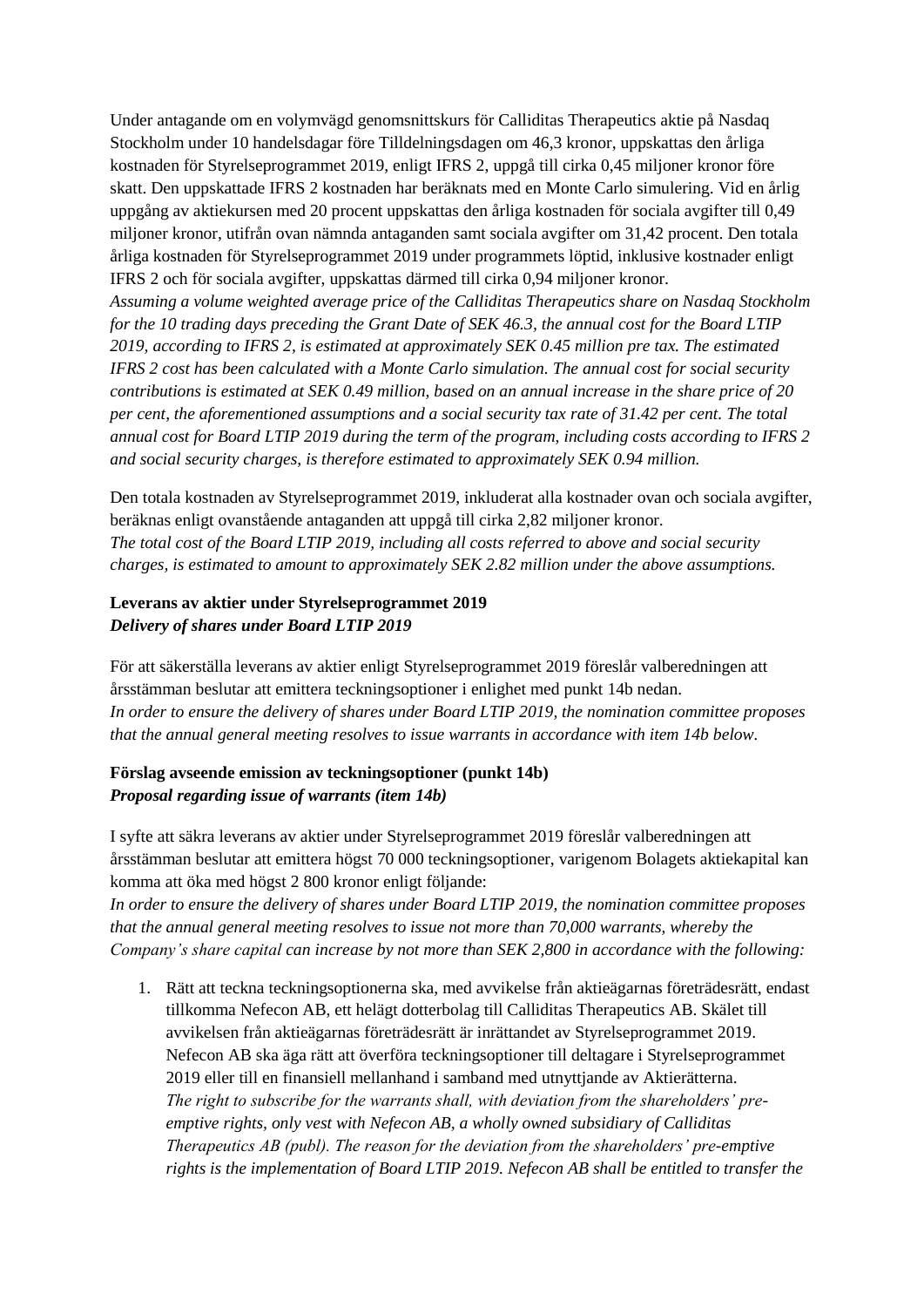*warrants to participants of Board LTIP 2019, or a financial intermediary in connection with the exercise of Share Awards.*

- 2. Teckningsoptionerna ska ges ut vederlagsfritt och ska tecknas via en särskild teckningslista senast den 31 maj 2019. Styrelsen ska ha rätt att förlänga teckningsperioden. *The warrants shall be issued free of charge and shall be subscribed for on a subscription list no later than 31 May 2019. The board of directors may extend the subscription period.*
- 3. Villkoren för teckningsoptionerna framgår av Bilaga 1 härtill. *The detailed terms of the warrants are set out in Schedule 1 hereto.*
- 4. Teckningskursen för de aktier som tecknas med stöd av teckningsoptionerna ska motsvara aktiens kvotvärde. *The exercise price for subscription for shares based on the warrants shall correspond to the share's quota value.*
- 5. Verkställande direktören bemyndigas att vidta sådana mindre justeringar av beslutet som kan vara nödvändiga för registreringen av emissionen. *The CEO shall be authorised to make such minor adjustments that may be necessary in connection with the registration of the new issue.*
- 6. Anmälan om teckning av aktier med stöd av teckningsoptioner kan äga rum under tiden från och med dagen för registrering av teckningsoptionerna hos Bolagsverket till och med den 31 december 2022.

*Notification of subscription of shares by the exercise of Warrants can be made from and including the day of registration of the Warrants with the Swedish Companies' Office up until and including 31 December 2022.*

7. De nytecknade aktierna medför rätt till vinstutdelning första gången på den avstämningsdag för utdelning som infaller närmast efter det att teckning verkställts. *Shares which are issued following subscription shall entitle to participation in the distribution of profits for the first time on the nearest record date occurring after the subscription has been exercised.*

## **Aktieswap-avtal med en tredje part (punkt 14c)** *Equity swap agreement with a third party (item 14c)*

Skulle majoritetskravet för punkt 14b ovan inte uppfyllas, föreslår valberedningen att årsstämman beslutar att Styrelseprogrammet 2019 istället ska säkras genom att Calliditas Therapeutics kan ingå ett aktieswap-avtal med en tredje part på marknadsmässiga villkor, där den tredje parten i eget namn ska vara berättigad att förvärva och överföra aktier i Calliditas Therapeutics till deltagarna.

*Should the majority requirement for item 14b above not be met, the nomination committee proposes that the annual general meeting resolves that Board LTIP 2019 shall instead be hedged so that Calliditas Therapeutics can enter into an equity swap agreement with a third party on terms in accordance with market practice, whereby the third party in its own name shall be entitled to acquire and transfer shares of Calliditas Therapeutics to the participants.*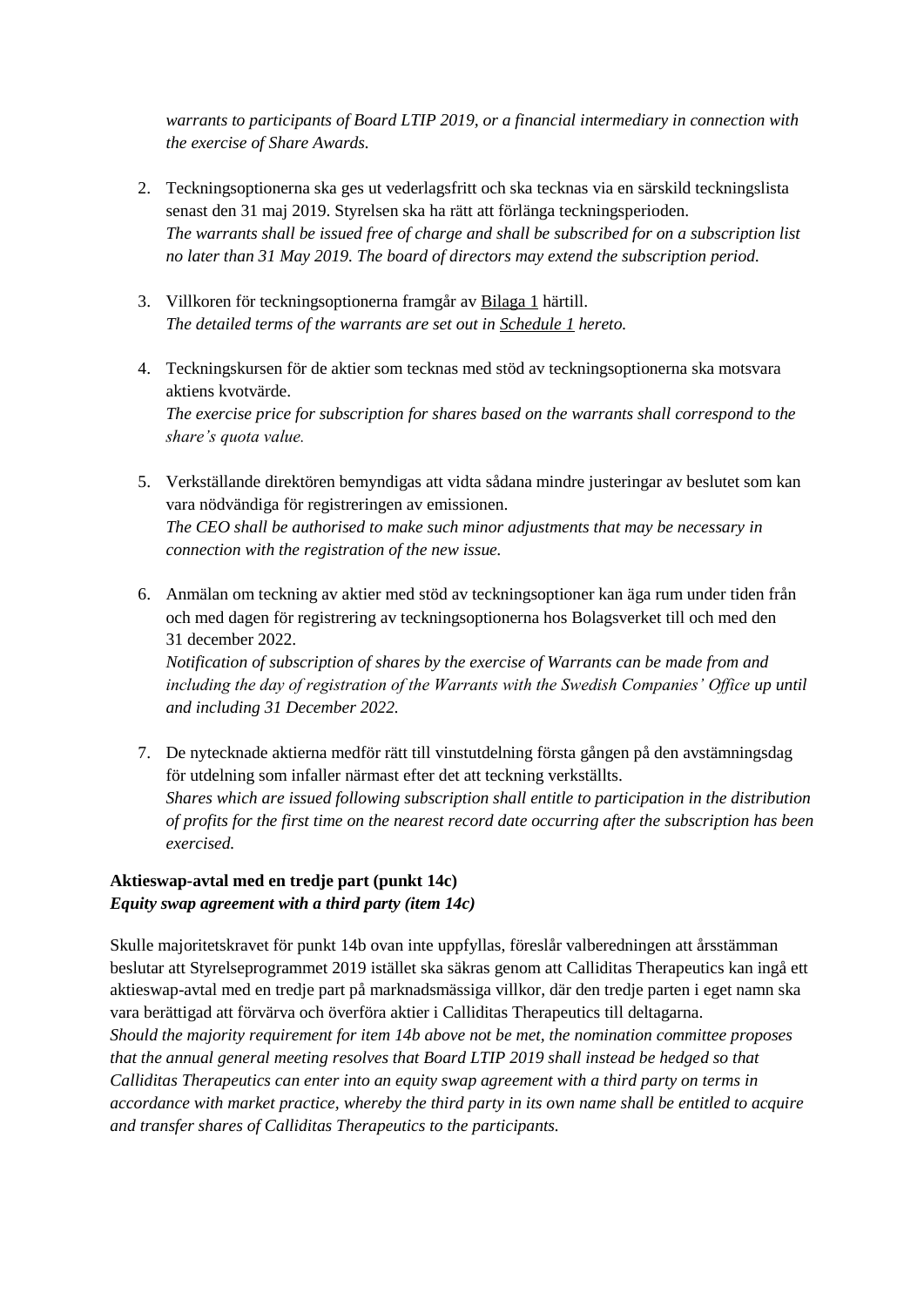## **Majoritetskrav** *Majority requirements*

För giltigt beslut i enlighet med punkten 14b ovan krävs bifall av minst nio tiondelar (9/10) av såväl de avgivna rösterna som de vid årsstämman företrädda aktierna.

*Resolution in accordance with item 14b above requires approval of at least nine tenths (9/10) of the shares represented and votes cast at the annual general meeting.*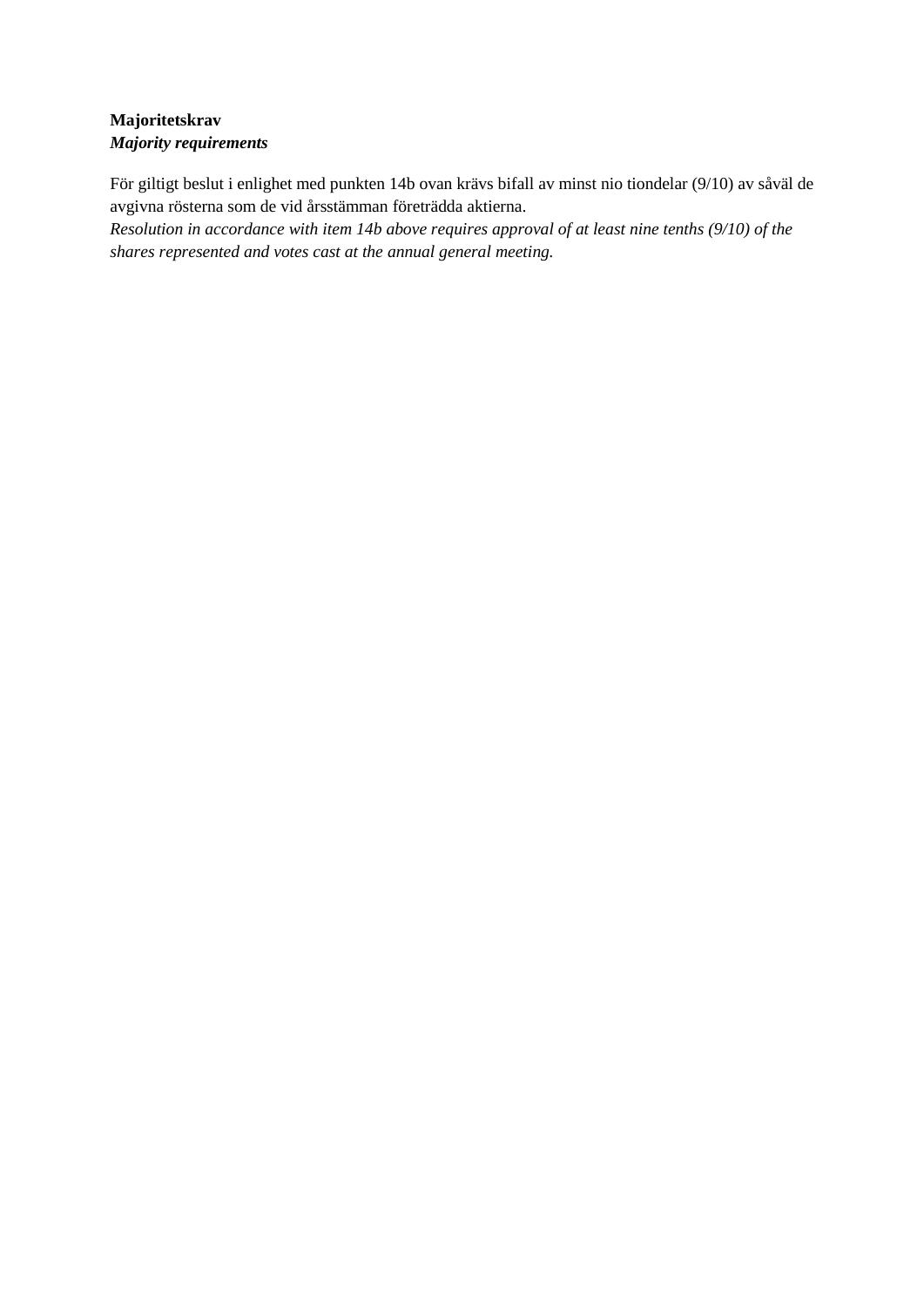## **Villkor för Calliditas Therapeutics AB (publ):s teckningsoptioner - Styrelseprogram 2019**

## *Terms and Conditions for Calliditas Therapeutics AB (publ)'s warrants – Board programme 2019*

## **1 Definitioner/***Definitions*

I dessa villkor ska följande benämningar ha den innebörd som anges nedan. *In these terms and conditions, the following terms shall have the meaning given below.*

| Aktiebolagslagen                                | aktiebolagslagen (2005:551);                                                                                                                                                                                            |
|-------------------------------------------------|-------------------------------------------------------------------------------------------------------------------------------------------------------------------------------------------------------------------------|
| Companies Act                                   | the Swedish Companies Act (SFS 2005:551);                                                                                                                                                                               |
| avstämningsbolag                                | bolag som har infört avstämningsförbehåll i bolagsordningen<br>och anslutit sina aktier till Euroclear;                                                                                                                 |
| <b>Central Securities</b><br>Depository Company | a company whose articles of association contain an article<br>stating that the company's shares must be registered in a<br>central securities depository register and whose shares are<br>registered through Euroclear; |
| avstämningskonto                                | konto vid Euroclear för registrering av sådana finansiella<br>instrument som anges i lagen (1998:1479) om<br>värdepapperscentraler och kontoföring av finansiella<br>instrument;                                        |
| <b>Securities Account</b>                       | an account with Euroclear for registering such financial<br>instruments as referred to in the Swedish Central Securities<br>Depositories and Financial Instruments Accounting Act<br>(1998:1479);                       |
| bankdag                                         | dag som inte är lördag, söndag eller annan allmän helgdag eller<br>som beträffande betalning av skuldebrev inte är likställd med<br>allmän helgdag i Sverige;                                                           |
| <b>Business Day</b>                             | a day which is not a Sunday or other public holiday or, with<br>respect to the payment of promissory notes, is not equated with<br>a public holiday in Sweden;                                                          |
| <b>Banken</b>                                   | den bank eller det kontoförande institut som Bolaget vid var tid<br>utsett att handha administration av teckningsoptionerna enligt<br>dessa villkor;                                                                    |
| <b>Bank</b>                                     | the bank or account operator which the Company at each<br>time has appointed to handle the administration of the<br>Warrants in accordance with these terms and conditions;                                             |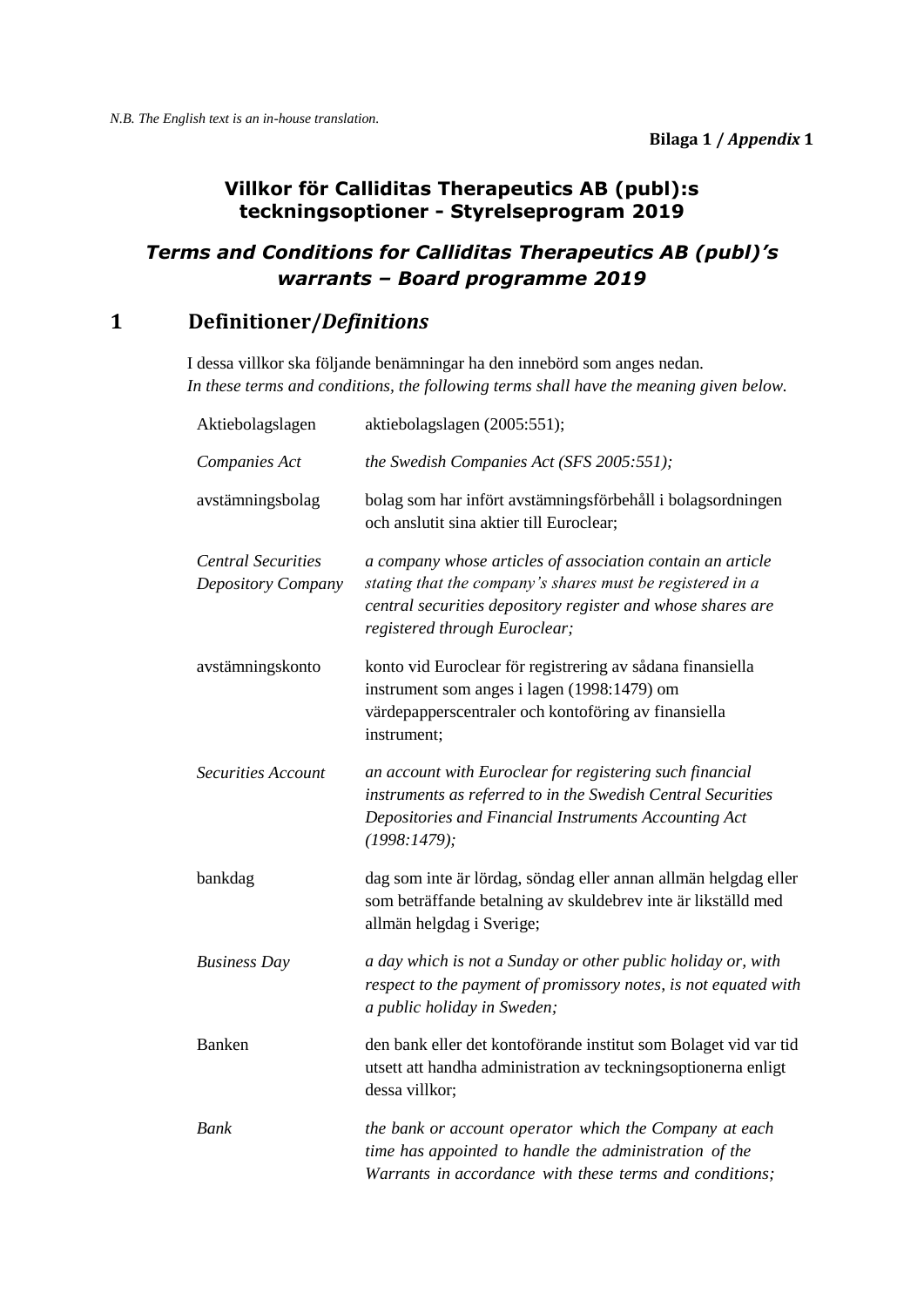| Bolaget               | Calliditas Therapeutics AB (publ), org nr 556659-9766;                                                                                                                                                          |
|-----------------------|-----------------------------------------------------------------------------------------------------------------------------------------------------------------------------------------------------------------|
| Company               | Calliditas Therapeutics AB (publ), company reg. no.<br>556659-9766;                                                                                                                                             |
| Euroclear             | Euroclear Sweden AB, org nr 556112-8074;                                                                                                                                                                        |
| Euroclear             | Euroclear Sweden AB, (the Swedish Central Securities<br>Depository and Clearing Organisation), company reg no<br>556112-8074;                                                                                   |
| marknadsnotering      | notering av aktie i Bolaget på börs, reglerad marknad,<br>handelsplattform (s.k. multilateral trading facility) inom<br>Europeiska Ekonomiska Samarbetsområdet ("EES") eller annan<br>motsvarande handelsplats; |
| Listing               | listing of shares in the Company on a stock exchange, regulated<br>market, multilateral trading facility within the EEA area or<br>other corresponding market place;                                            |
| optionsinnehavare     | den som är registrerad på avstämningskonto som innehavare av<br>teckningsoption;                                                                                                                                |
| Warrant Holder        | a person registered in a Securities Account as the holder of a<br>Warrant;                                                                                                                                      |
| teckning              | teckning av nya aktier i Bolaget med utnyttjande av<br>teckningsoption enligt 14 kap. aktiebolagslagen;                                                                                                         |
| <b>Subscription</b>   | subscription of shares in the Company on exercise of Warrants<br>in accordance with Chapter 14 of the Companies Act;                                                                                            |
| teckningskurs         | den kurs till vilken teckning av nya aktier med utnyttjande av<br>teckningsoption kan ske;                                                                                                                      |
| Exercise Price        | the price at which Subscription for new shares may take place<br>on exercise of Warrants;                                                                                                                       |
| teckningsoption       | rätt att teckna en ny aktie i Bolaget mot betalning enligt dessa<br>villkor;                                                                                                                                    |
| Warrant               | the right to subscribe for one newly issued share in the<br>Company in exchange for payment in accordance with these<br>terms and conditions;                                                                   |
| teckningsoptionsbevis | bevis till vilket knutits ett visst antal teckningsoptioner enligt<br>dessa villkor.                                                                                                                            |
| Warrant Certificate   | a certificate which is linked to a certain number of warrants in<br>accordance with these terms and conditions.                                                                                                 |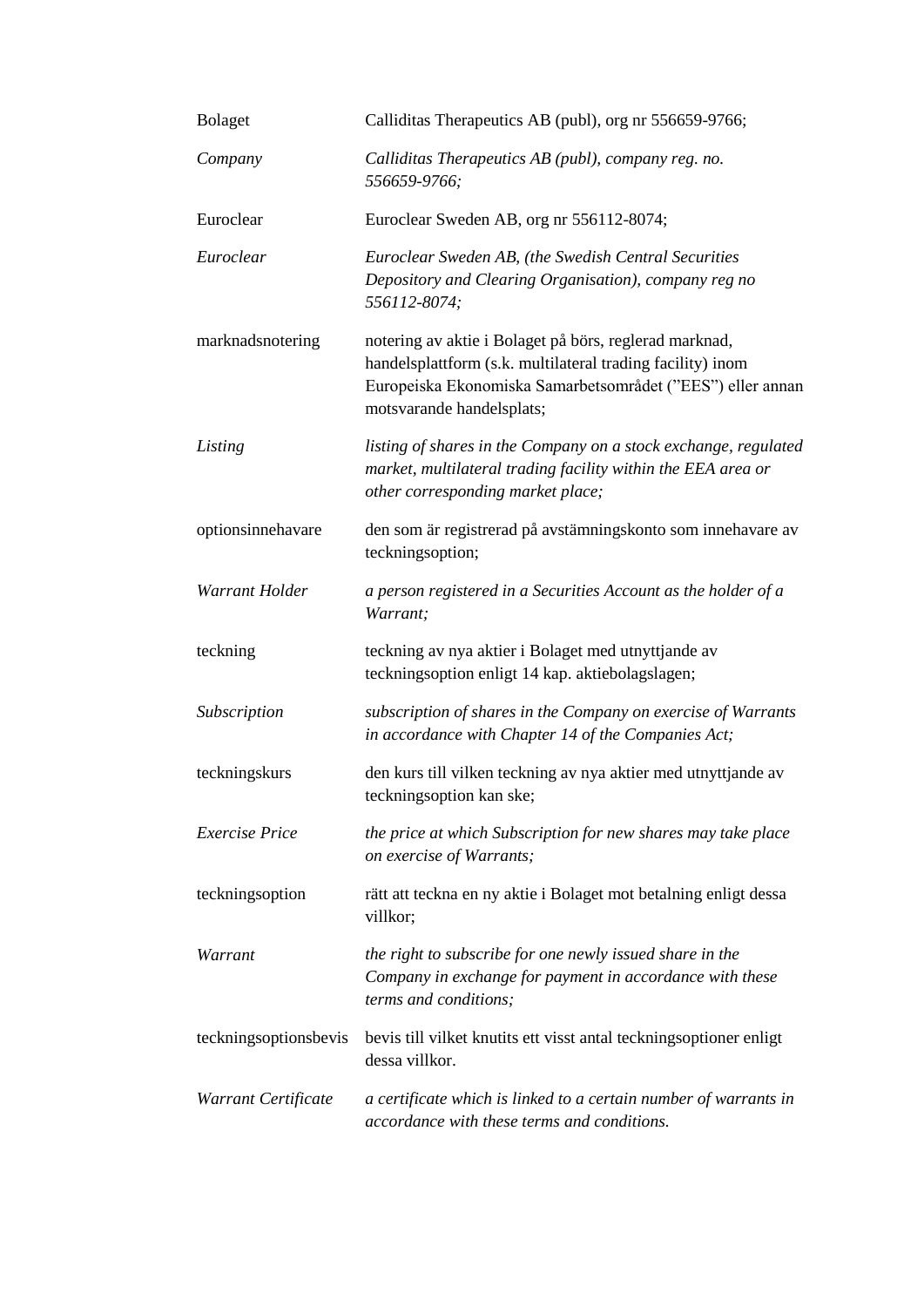# **2 Teckningsoptioner och registrering/***Warrants and registration*

Antalet teckningsoptioner uppgår till upp till högst 70 000. *The total number of Warrants amounts to not more than 70,000.*

Om Bolaget är avstämningsbolag får Bolagets styrelse fatta beslut om att teckningsoptionerna ska registreras på avstämningskonto. Vid sådant förhållande ska inga teckningsoptionsbevis eller andra värdepapper ges ut. Optionsinnehavare ska på Bolagets anmaning vara skyldig att omedelbart till Bolaget eller Euroclear inlämna eventuella teckningsoptionsbevis representerande teckningsoptioner samt meddela Bolaget erforderliga uppgifter om värdepapperskonto på vilket innehavarens teckningsoptioner ska registreras.

*In the event the Company is a Central Securities Depository Company, the board of directors of the Company shall be entitled to resolve that the Warrants be registered on a Securities Account. In the event such resolution is adopted, no Warrant Certificates or other securities shall be issued. At the request of the Company, Warrant Holders shall be obliged to surrender immediately to the Company or Euroclear any Warrant Certificates representing Warrants and to provide the Company with the requisite details of the securities account on which the Warrant Holder's Warrants are to be registered.* 

Om Bolagets styrelse fattat beslut enligt andra stycket ovan, ska styrelsen därefter vara oförhindrad att, med de begränsningar som må följa av lag eller annan författning, fatta beslut om att teckningsoptionerna inte längre ska vara registrerade på avstämningskonto. *In the event the board of directors of the Company adopts a resolution in accordance with the second paragraph above, subject to any applicable statutory or regulatory limitations, the board of directors shall thereafter be at liberty to resolve that the Warrants are no longer to be registered on a Securities Account.*

## **3 Rätt att teckna nya aktier/***Right to subscribe for new shares*

Varje teckningsoption berättigar optionsinnehavaren till teckning av en ny aktie i Bolaget till en teckningskurs motsvarande aktiens kvotvärde.

*Each Warrant entitles the holder thereof to subscribe for one new share in the Company at an Exercise Price corresponding to the quota value of the share (Sw. kvotvärde).*

Teckningskursen, liksom antalet aktier som varje teckningsoption ger rätt att teckna, kan bli föremål för justering i de fall som anges i punkt 8 nedan.

*The Exercise Price and the number of shares for which each Warrant entitles the holder to subscribe may be recalculated in the circumstances set out in section 8 below.*

Teckning kan endast ske av det hela antal aktier, vartill det sammanlagda antalet teckningsoptioner berättigar och som en och samma optionsinnehavare önskar utnyttja. Vid sådan teckning ska bortses från eventuell överskjutande del av teckningsoption, som inte kan utnyttjas.

*Subscription may only take place in respect of the entire number of shares for which the total number of Warrants entitles the Warrant Holder to subscribe and which a single Warrant Holder desires to exercise. On such Subscription, any excess fractions of Warrants which cannot be exercised shall be disregarded.*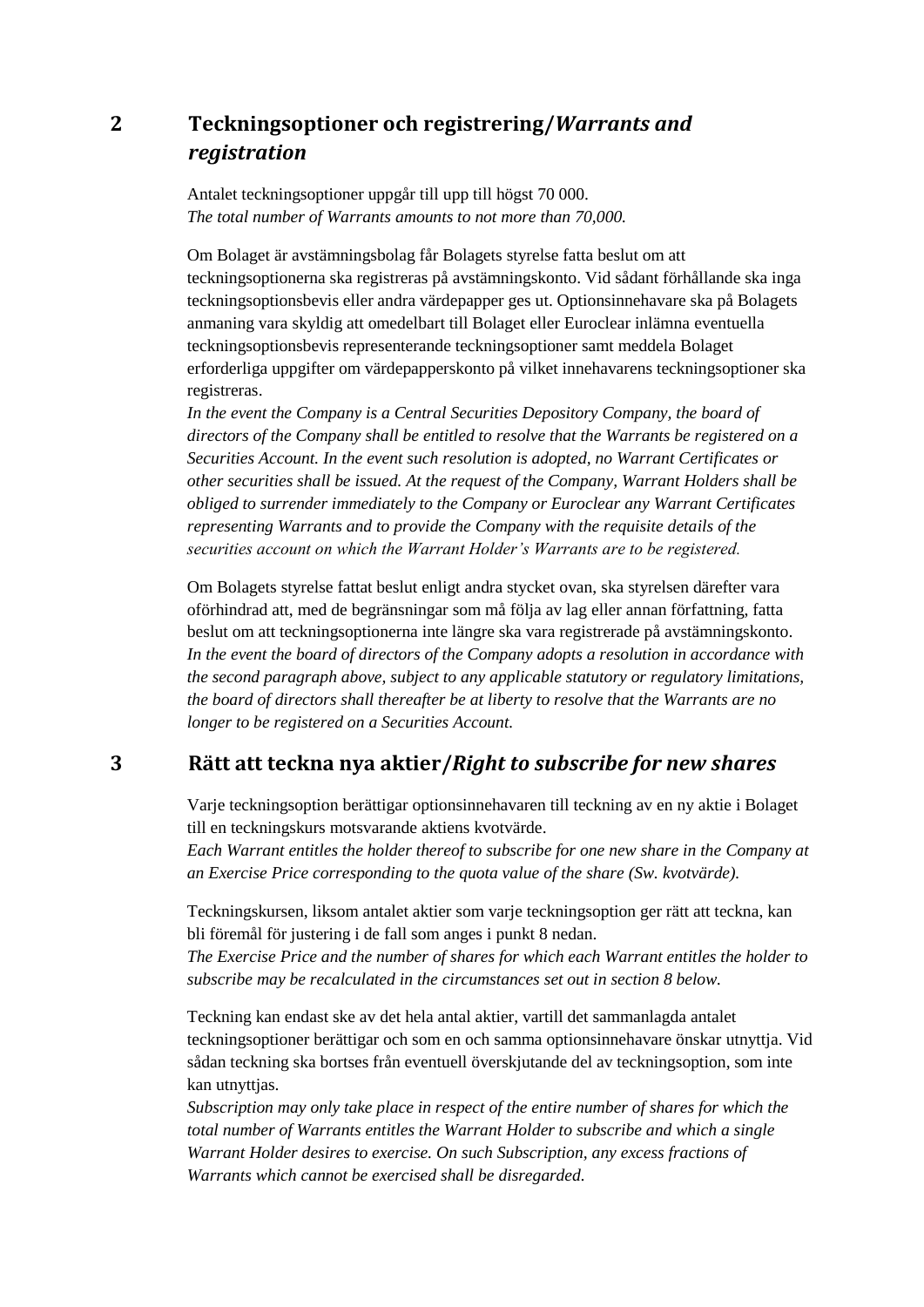## **4 Anmälan om teckning/***Application for Subscription*

Anmälan om teckning av aktier kan äga rum under tiden från och med den dagen för registrering av teckningsoptionerna hos Bolagsverket till och med den 31 december 2022. Inges inte anmälan om teckning inom ovan angiven tid upphör teckningsoptionen att gälla. *Application for Subscription of shares may take place during the period from and including the day of registration of the Warrants with the Swedish Companies' Office up to and including 31 December 2022. If an application for Subscription is not submitted within the time stated above, the Warrant shall lapse.*

Under tid Bolaget är avstämningsbolag och teckningsoption är registrerad på avstämningskonto ska följande gälla. Vid teckning ska ifylld anmälningssedel enligt fastställt formulär inges till Bolaget eller ett av Bolaget anvisat kontoförande institut. Anmälan om teckning är bindande och kan inte återkallas.

*The following shall apply in the event the Company is a Central Securities Depository Company and the Warrants are registered on a Central Securities Depository Account. The Warrants may be exercised through a written application for Subscription to the Company or to the designated Central Securities Depository Company. Applications for Subscription are binding and irrevocable.* 

Om Bolaget inte är avstämningsbolag eller om teckningsoption inte är registrerad på Avstämningskonto ska teckning ske genom skriftlig anmälan på teckningslista till Bolaget varvid antalet teckningsoptioner som utnyttjas ska anges. Vid teckning ska optionsinnehavare i förekommande fall inlämna motsvarande teckningsoptionsbevis till Bolaget.

*In the event the Company is not a Central Securities Depository Company or if the Warrants are not registered on a Central Securities Depository Account, the Warrants may be exercised through a written application for Subscription to the Company, stating the number of Warrants which are to be exercised. In conjunction with a Subscription, the Warrant Holder shall, where applicable, surrender corresponding Warrant Certificates to the Company.*

## **5 Betalning för ny aktie/***Payment for new shares*

Vid anmälan om teckning ska betalning samtidigt erläggas för det antal aktier som anmälan om teckning avser. Betalning ska ske kontant till ett av Bolaget anvisat bankkonto. *On application for Subscription, payment for the number of shares which the application for Subscription covers shall be made simultaneously. Payment shall be made in cash to a bank account designated by the Company.*

# **6 Registrering på avstämningskonto och i aktieboken/***Registration in Securities Account and in the share register*

Sedan betalning för tecknade aktier har erlagts, verkställs teckning genom att de nya aktierna upptas i Bolagets aktiebok och på respektive optionsinnehavares avstämningskonto såsom interimsaktier. Sedan registrering har skett hos Bolagsverket blir registreringen av de nya aktierna i aktieboken och på avstämningskontot slutgiltig. Som framgår av punkten 8 nedan senareläggs i vissa fall tidpunkten för sådan registrering.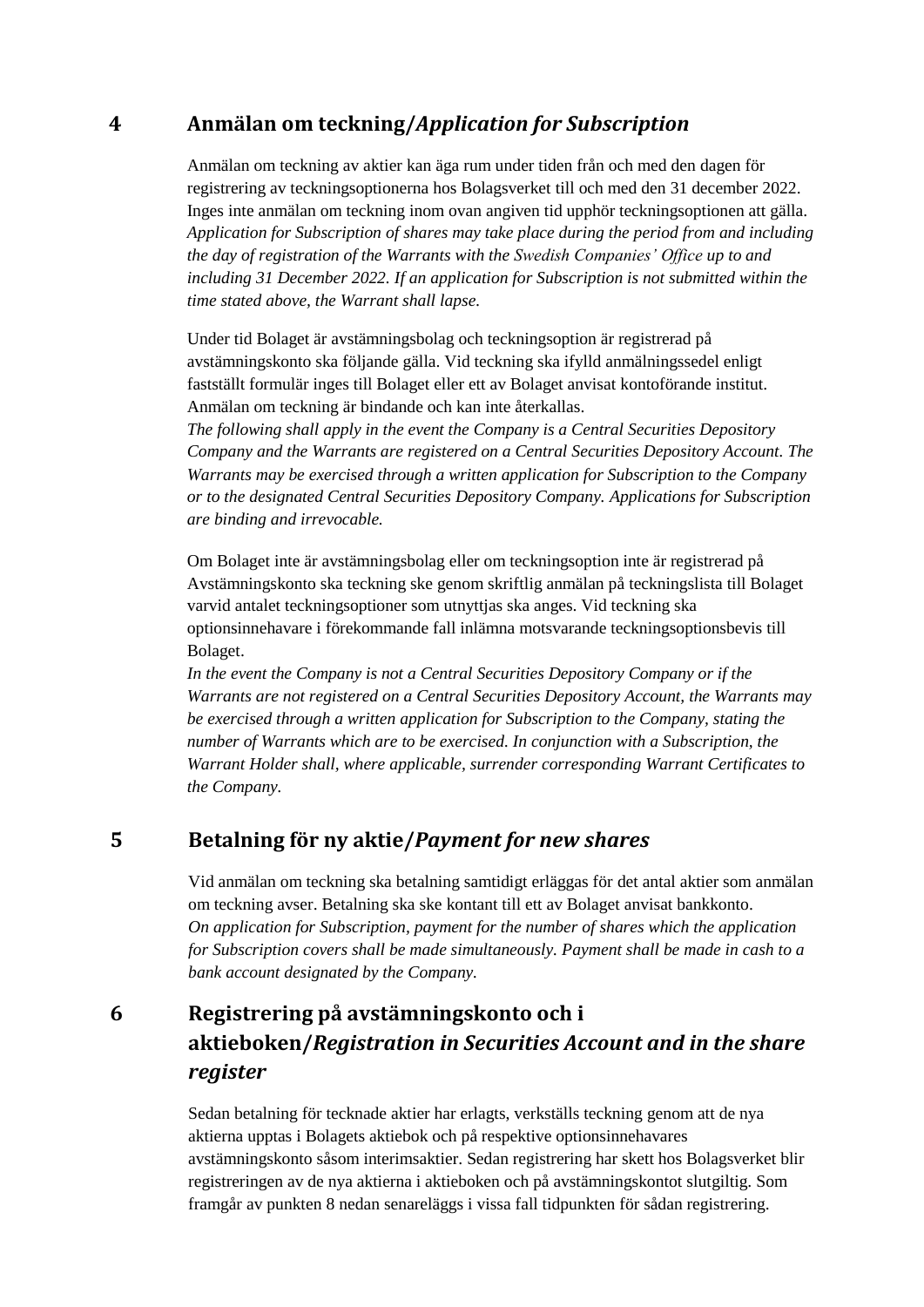*Following payment for subscribed shares, Subscription shall be effected through the registration of the new shares as interim shares in the Company's share register and on the respective Warrant Holder's Securities Account. Following registration with the Swedish Companies Registration Office, the registration of the new shares in the share register and on Securities Accounts will become definitive. According to section 8 below such registration might in certain circumstances be postponed.*

## **7 Utdelning på ny aktie/***Dividends on new shares*

De nytecknade aktierna medför rätt till vinstutdelning första gången på den avstämningsdag för utdelning som infaller närmast efter det att teckning verkställts. *Shares which are issued following subscription shall entitle to participation in the distribution of profits for the first time on the nearest record date occurring after the subscription has been exercised.*

# **8 Omräkning av teckningskurs och antal aktier/***Recalculation of Exercise Price and the number of shares*

Beträffande den rätt som ska tillkomma optionsinnehavare i de situationer som anges nedan ska följande gälla:

*The following provisions shall govern the rights that vests in Warrant Holder in the events described below:*

#### **A Fondemission/***Bonus issue*

Vid fondemission ska teckning - där anmälan om teckning görs på sådan tid att tilldelning av aktier inte kan verkställas senast på femte vardagen före den bolagsstämma som ska pröva frågan om fondemission - verkställas först sedan stämman beslutat om fondemissionen. Aktier som tillkommer på grund av teckning som verkställs efter beslutet om fondemission upptas på optionsinnehavares avstämningskonto såsom interimsaktier, vilket innebär att sådana aktier inte omfattas av beslut om fondemission. Slutlig registrering på avstämningskonto sker först efter avstämningsdagen för fondemissionen. *In the event of a bonus issue, where an application for Subscription is submitted at such time that the allotment of shares cannot be made on or before the fifth weekday prior to the general meeting which resolves to make the bonus issue, Subscription shall be effected only after the general meeting has adopted a resolution approving the bonus issue. Shares which vest pursuant to Subscription effected after the adoption of a resolution approving the bonus issue shall be registered in the Warrant Holder's Securities Account as interim shares, and accordingly such shares shall not entitle the holder thereof to participate in the bonus issue. Definitive registration in Securities Accounts shall only take place after the record date for the bonus issue.*

Vid teckning som verkställs efter beslut om fondemission tillämpas en omräknad teckningskurs liksom ett omräknat antal aktier som varje teckningsoption ger rätt att teckna. Omräkningarna utförs av Bolaget enligt följande:

*In conjunction with Subscription which is effected after the adoption of a resolution to make a bonus issue, a recalculated Exercise Price as well as a recalculated number of shares for which each Warrant entitles the Warrant Holder to subscribe shall be applied. The recalculation shall be carried out by the Company in accordance with the following formula:*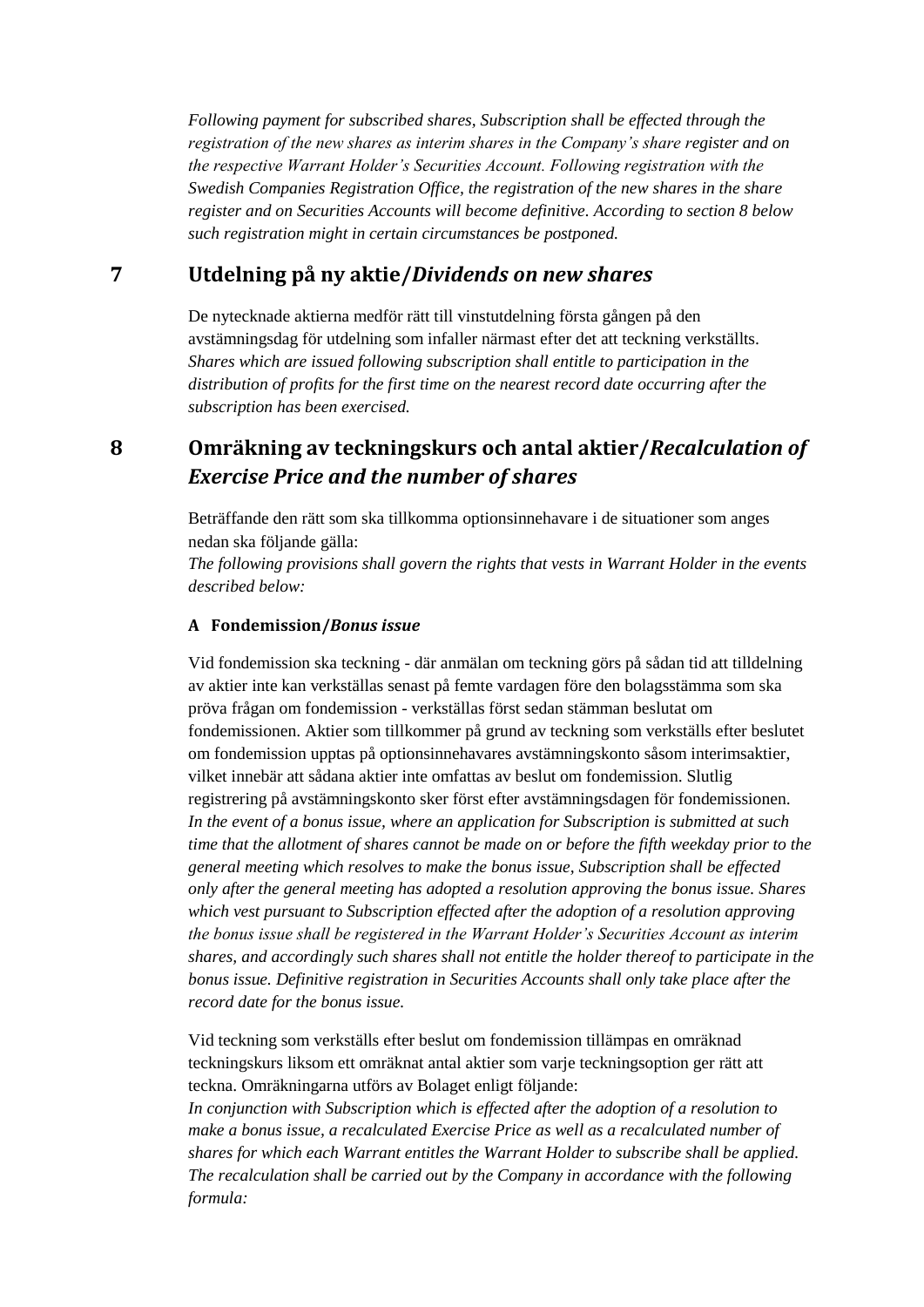Omräknad teckningskurs = (föregående teckningskurs) x (antalet aktier i Bolaget före fondemissionen) / (antalet aktier i Bolaget efter fondemissionen)

*Recalculated Exercise Price = (previous Exercise Price) x (the number of shares in the Company prior to the bonus issue) / (the number of shares in the Company after the bonus issue).*

Omräknat antal aktier som varje teckningsoption ger rätt att teckna = (föregående antal aktier som varje teckningsoption berättigar till teckning av) x (antalet aktier i Bolaget efter fondemissionen) / (antalet aktier i Bolaget före fondemissionen)

*Recalculated number of shares for which each Warrant entitles the Warrant Holder to subscribe = (previous number of shares for which each Warrant entitled the holder to subscribe) x (the number of shares in the Company after the bonus issue) / (the number of shares in the Company prior to the bonus issue).*

Den enligt ovan omräknade teckningskursen och det omräknade antalet aktier som varje teckningsoption ger rätt att teckna ska fastställas av Bolaget snarast efter bolagsstämmans beslut om fondemissionen.

*The Exercise Price and the number of shares which each Warrant entitles the holder to subscribe for, recalculated as set out above, shall be determined by the Company as soon as possible after the general meeting has adopted a resolution approving the bonus issue.*

#### **B Sammanläggning eller uppdelning av aktien i Bolaget/***Reverse share split or share split*

Genomför Bolaget en sammanläggning eller uppdelning (split) av aktierna, ska bestämmelserna i moment A ovan äga motsvarade tillämpning. Såsom avstämningsdag ska anses den dag då sammanläggningen eller uppdelningen verkställs av Euroclear på begäran av Bolaget.

*In the event the Company effects a reverse share split or share split, the provisions of subsection A above shall apply mutatis mutandis. The record date shall be deemed to be the date on which the reverse share split or share split is carried out by Euroclear at the request of the Company.*

### **C Nyemission/***New issue*

Genomför Bolaget en nyemission av aktier mot kontant betalning eller kvittning med företrädesrätt för aktieägarna, ska följande gälla beträffande rätten till att delta i nyemissionen för aktie som tillkommit på grund av teckning med utnyttjande av teckningsoption.

*If the Company issues new shares subject to pre-emption rights for shareholders to subscribe for new shares in exchange for cash payment or by set off, the following shall apply with respect to the right to participate in the new issue for shareholders whose shares vest as a consequence of Subscription on exercise of the Warrant:*

1. Beslutas nyemissionen av styrelsen under förutsättning av bolagsstämmans godkännande eller med stöd av bolagsstämmans bemyndigande, ska i beslutet om nyemissionen anges den senaste dag då teckning ska vara verkställd för att aktie, som tillkommit genom teckning enligt dessa villkor, ska medföra rätt att delta i nyemissionen.

*If the board of directors of the Company has resolved to carry out a new issue conditional upon the approval of the general meeting of the shareholders or*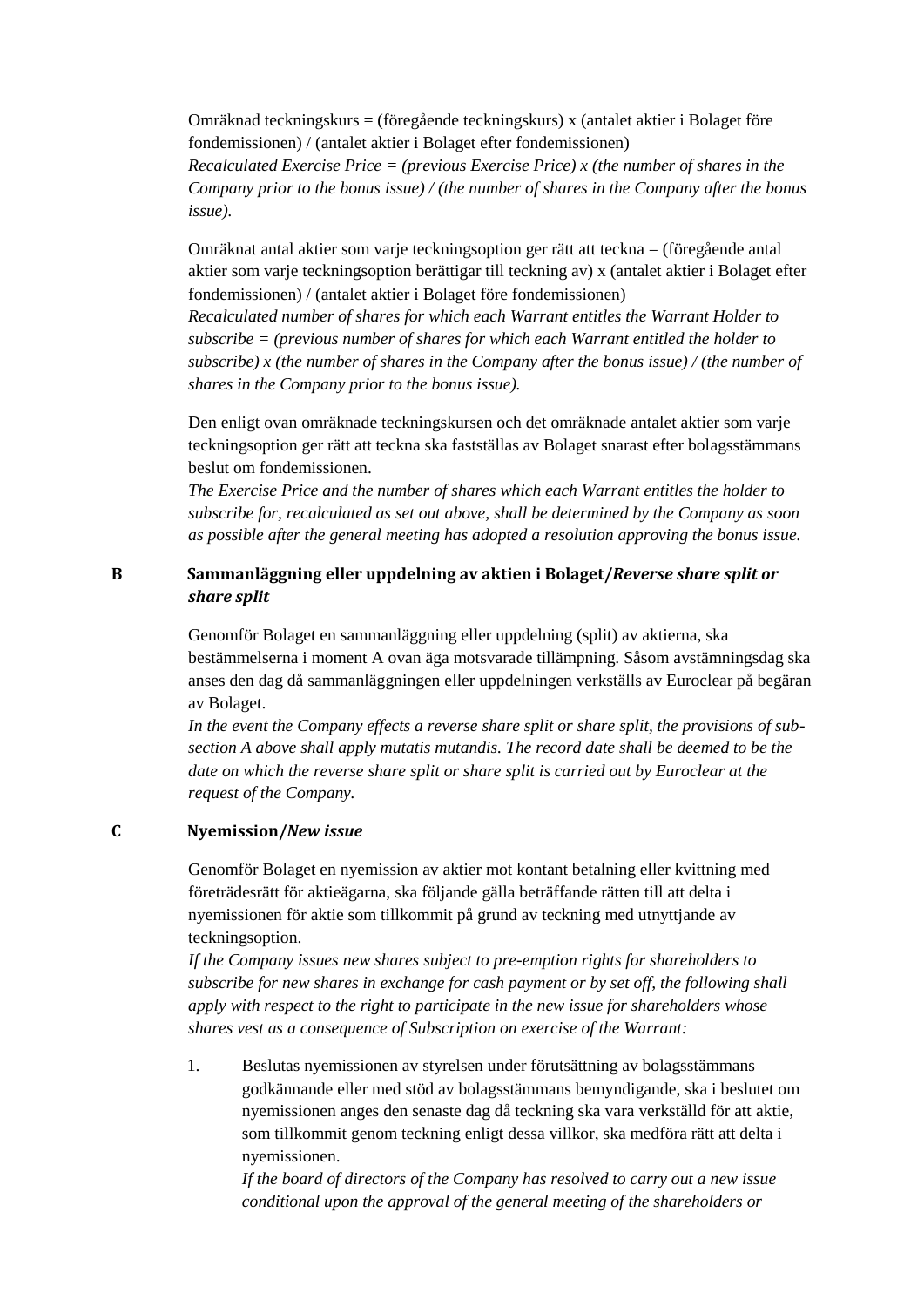*pursuant to authorisation granted by the general meeting of the shareholders, the resolution of the new issue shall state the last day on which Subscription must be effected in order to entitle the holders of the shares held pursuant to Subscription according to these terms and conditions to participate in the new issue.*

2. Beslutas nyemissionen av bolagsstämman, ska teckning där anmälan om teckning görs på sådan tid, att teckningen inte kan verkställas senast på femte vardagen före den bolagsstämma som ska pröva frågan om nyemission verkställas först sedan stämman beslutat om denna. Aktier som tillkommer på grund av teckning som verkställs efter emissionsbeslutet upptas interimistiskt på avstämningskonto, vilket innebär att de inte ger rätt att delta i nyemissionen. Slutlig registrering på avstämningskonto sker först efter avstämningsdagen för nyemissionen. *If the general meeting adopts a resolution to issue new shares, where an application for Subscription is submitted at such time that it cannot be effected on or before the fifth weekday prior to the general meeting which shall resolve on the new issue, Subscription shall only be effected following the adoption of a resolution with respect thereto by the general meeting. Shares which vest as a consequence of such Subscription shall be registered in the Securities Account as interim shares, and accordingly shall not entitle the holders to participate in the new issue. Definitive registration in Securities Accounts shall only take place after the record date for the new issue.*

Vid teckning som verkställs på sådan tid att rätt till att delta i nyemissionen inte föreligger tillämpas en omräknad teckningskurs och ett omräknat antal aktier som varje teckningsoption ger rätt att teckna. Omräkningarna ska utföras av Bolaget enligt följande: *Where Subscription is effected at such time that no right to participate in the new issue arises, a recalculated Exercise Price as well as a recalculated number of shares for which each Warrant entitles the holder to subscribe shall apply. Recalculations shall be made by the Company in accordance with the following formulae:*

Omräknad teckningskurs = (föregående teckningskurs) x (aktiens genomsnittliga marknadskurs under den i emissionsbeslutet fastställda teckningstiden ("aktiens genomsnittskurs")) / (aktiens genomsnittskurs ökad med det på grundval därav framräknade teoretiska värdet på teckningsrätten)

*Recalculated Exercise Price = (previous Exercise Price) x (the average quoted price of the share during the subscription period stated in the resolution approving the issue ("average price of the share")) / (the average price of the share increased by the theoretical value of the subscription right calculated on the basis thereof).*

Omräknat antal aktier = (föregående antal aktier, som varje teckningsoption ger rätt att teckna) x (aktiens genomsnittskurs ökad med det på grundval därav framräknade teoretiska värdet på teckningsrätten) / (aktiens genomsnittskurs)

*Recalculated number of shares = (previous number of shares for which each Warrant entitled the holder to subscribe) x (the average price of the share increased by the theoretical value of the subscription right calculated on the basis thereof) / (the average price of the share).*

Aktiens genomsnittskurs ska anses motsvara genomsnittet av det för varje handelsdag under teckningstiden framräknade medeltalet av den under dagen noterade högsta och lägsta betalkursen enligt den kurslista på vilken aktien är noterad. I avsaknad av notering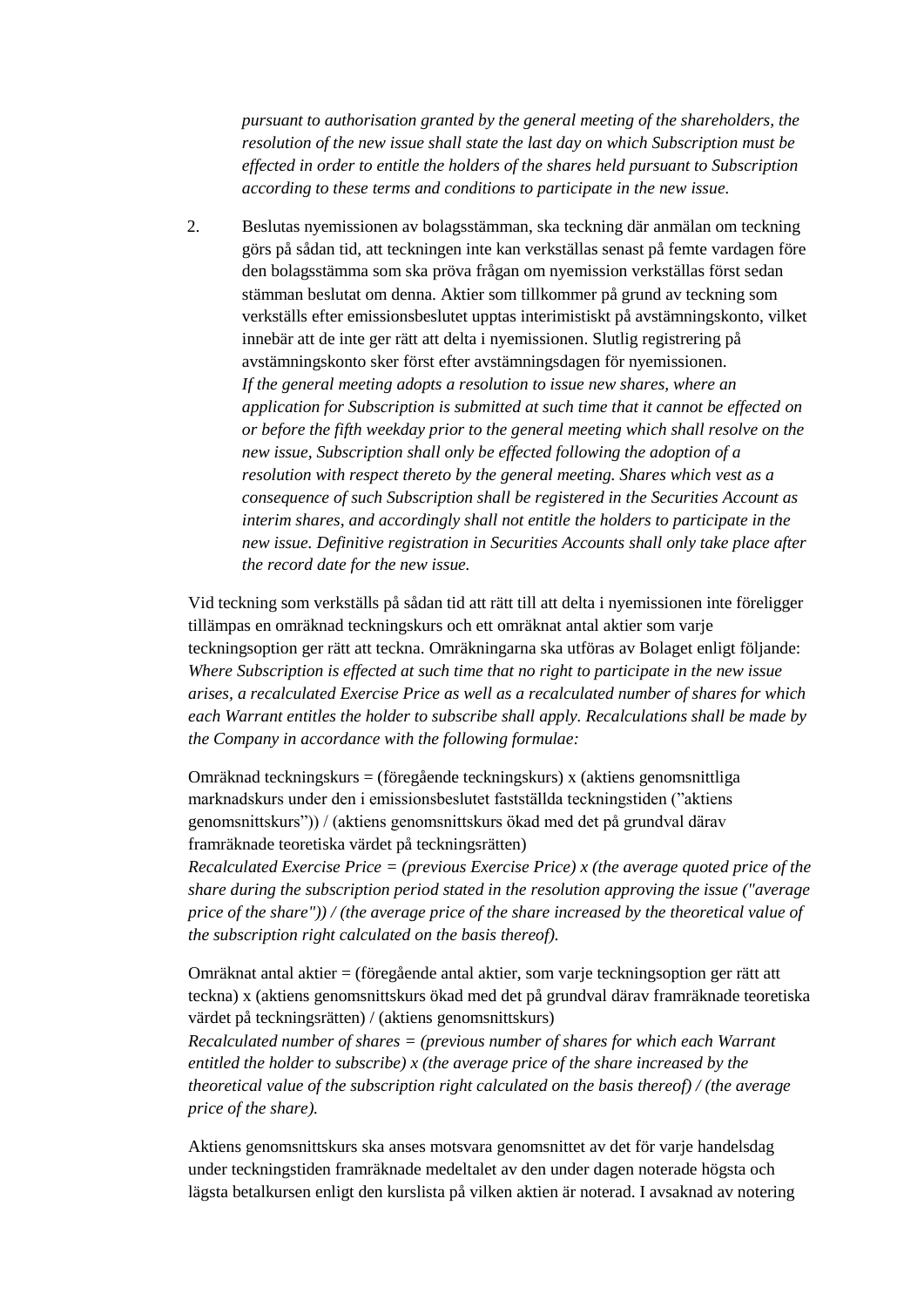av betalkurs ska i stället den senaste noterade köpkursen ingå i beräkningen. Noteras varken betalkurs eller köpkurs under viss dag, ska vid beräkningen av aktiens genomsnittskurs bortses från sådan dag.

*The average price of the share shall be deemed to be the equivalent of the average calculated mean value, for each trading day during the subscription period, of the highest and lowest quoted paid price on that day according to the list on which the shares are quoted. In the absence of a quoted paid price, the bid price shall form the basis for the calculation. Days on which neither a paid price nor a bid price is quoted shall be excluded from the calculation.*

Det teoretiska värdet på teckningsrätten ska beräknas enligt följande: *The theoretical value of the subscription right is calculated in accordance with the following formulae:*

Teoretiskt värde på teckningsrätten = (det nya antal aktier som högst kan kommat att utges enligt emissionsbeslutet) x ((aktiens genomsnittskurs) - (emissionskursen för den n $\bar{v}$ a aktien)) / (antalet aktier före emissionsbeslutet)

*Theoretical value of subscription right = (the maximum number of new shares which may be issued pursuant to the resolution approving the issue) x ((the average price of the share) - (the issue price of the new share)) / (the number of shares prior to the adoption of the resolution approving the issue).*

Uppstår härvid ett negativt värde, ska det teoretiska värdet på teckningsrätten bestämmas till noll.

*If this results in a negative value, the theoretical value of the subscription right shall be deemed to be zero.*

Den enligt ovan omräknade teckningskursen och det omräknade antalet aktier som varje teckningsoption ger rätt att teckna ska fastställas av Bolaget två bankdagar efter utgången av teckningstiden och tillämpas vid varje nyteckning som verkställs därefter.

*The Exercise Price and the number of shares for which each Warrant entitles the holder to subscribe, recalculated as set out above, shall be determined by the Company two Business Days after the expiry of the subscription period and shall apply to each Subscription effected thereafter.*

Om Bolagets aktier vid tidpunkten för emissionsbeslutet inte är föremål för marknadsnotering, ska en häremot svarande omräkning ske, dels av teckningskursen, dels av det antal aktier som varje teckningsoption ger rätt att teckna. Omräkningen, som ska utföras av Bolaget, ska ha som utgångspunkt att värdet på teckningsoptionerna ska lämnas oförändrat.

*If the Company's shares at the time of the resolution to issue the new shares, are not subject to a Listing, a corresponding recalculation of the Exercise Price and the number of shares for which each Warrant entitles the holder to subscribe shall take place. The recalculation, which shall be made by the Company, shall be based on the assumption that the value of the Warrants shall remain unchanged.*

Under tiden innan den omräknade teckningskursen och det omräknade antalet aktier som varje teckningsoption ger rätt att teckna har fastställts, verkställs aktieteckning endast preliminärt, varvid det antal aktier som varje teckningsoption före omräkning berättigar till teckning upptas intermistiskt på avstämningskonto. Slutlig registrering på avstämningskonto sker först sedan den omräknade teckningskursen och det omräknade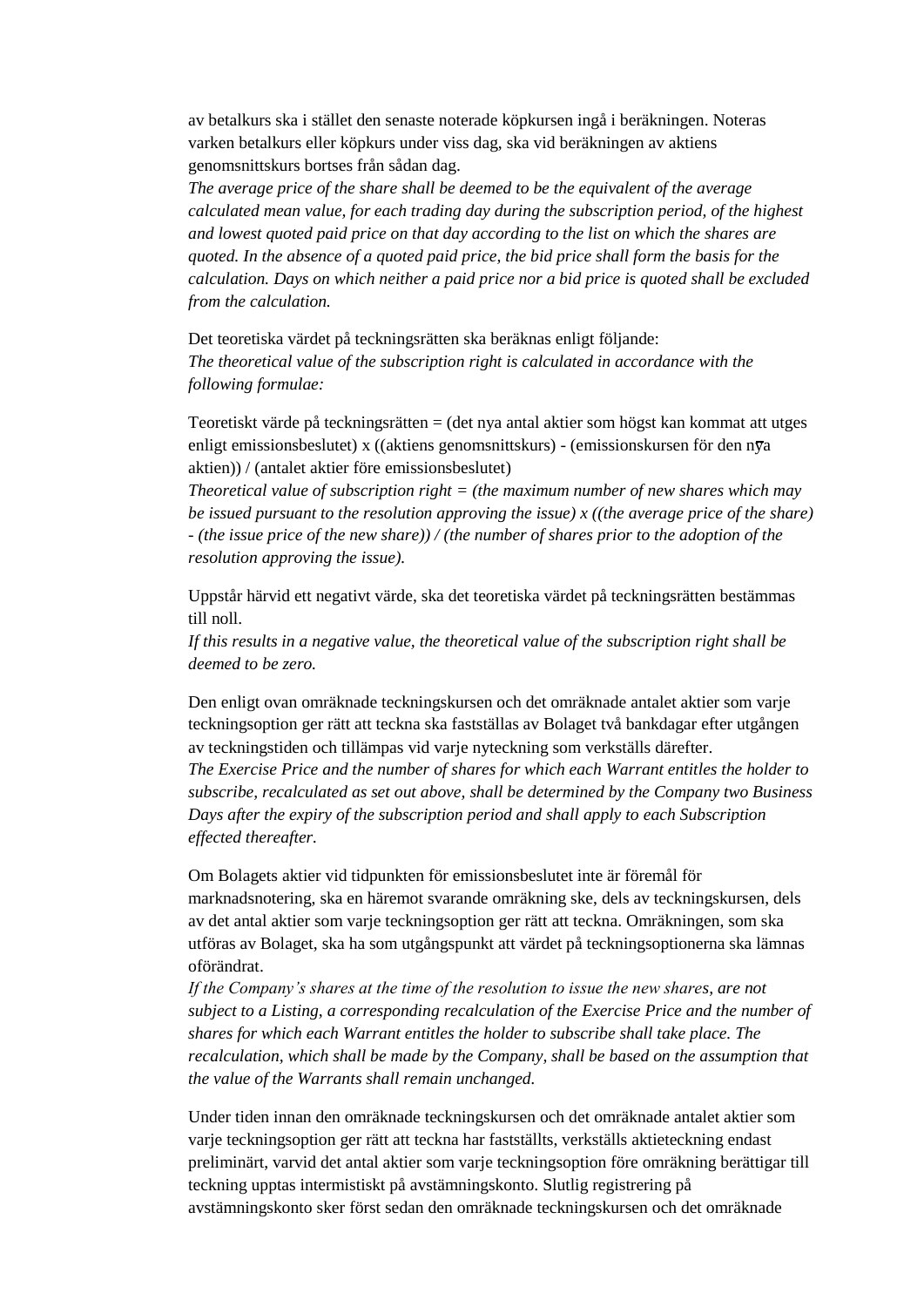antalet aktier som varje teckningsoption ger rätt att teckna har fastställts.

*During the period prior to the determination of the recalculated Exercise Price and the recalculated number of shares for which each Warrant entitles the holder to subscribe, Subscription shall only be effected on a preliminary basis, whereby the number of shares each Warrant entitles the holder to subscribe for prior to recalculation shall be registered in the Securities Account on an interim basis. Definitive registration in Securities Accounts shall be made following determination of the recalculated Exercise Price and the recalculated number of shares for which each Warrant entitles the holder to subscribe.*

**D Emission av teckningsoptioner eller konvertibler enligt 14 respektive 15 kap. aktiebolagslagen/***Issue of convertible bonds or warrants in accordance with Chapter 14 and 15 of the Companies Act*

> Genomför Bolaget en emission av teckningsoptioner eller konvertibler, i båda fallen med företrädesrätt för aktieägarna att teckna sådana aktierelaterade instrument mot kontant betalning eller kvittning, ska beträffande rätten till delta i emissionen för aktie som utgivits vid teckning bestämmelserna i moment C, första stycket punkterna 1 och 2 äga motsvarande tillämpning.

*In the event the Company issues convertible bonds or warrants, in both cases subject to pre-emption rights for the shareholders to subscribe for such equity related instrument in exchange for cash payment or by set off, the provisions of sub-section C, first paragraph, sub-paragraphs 1 and 2 shall apply mutatis mutandis in respect of the right to participate in the issue for any share which has been issued through Subscription.*

Vid teckning som verkställs på sådan tid att rätt till att delta i emissionen inte föreligger, tillämpas en omräknad teckningskurs och ett omräknat antal aktier som varje teckningsoption ger rätt att teckna. Omräkningarna ska utföras av Bolaget enligt följande: *Where Subscription is effected at such time that no right to participate in the new issue arises, a recalculated Exercise Price as well as a recalculated number of shares for which each Warrant entitles the holder to subscribe shall apply. Recalculations shall be made by the Company in accordance with the following formulae:*

Omräknad teckningskurs = (föregående teckningskurs) x (aktiens genomsnittliga marknadskurs under den i emissionsbeslutet fastställda teckningstiden ("aktiens genomsnittskurs) / (aktiens genomsnittskurs ökad med teckningsrättens värde) *Recalculated Exercise Price = (previous Exercise Price) x (the average quoted price of the share during the relevant period stated in the resolution approving the issue ("average price of the share")) / (the average price of the share increased by the value of the subscription right).*

Omräknat antal aktier = (föregående antal aktier som varje teckningsoption berättigar till teckning av) x (aktiens genomsnittskurs ökad med teckningsrättens värde) / (aktiens genomsnittskurs).

*Recalculated number of shares = (previous number of shares for which each Warrant entitled the holder to subscribe) x (the average price of the share increased by the value of the subscription right) / (the average price of the share).*

Aktiens genomsnittskurs beräknas i enlighet med vad som angivits i moment C ovan. *The average price of the share shall be calculated in accordance with the provisions of sub-section C above.*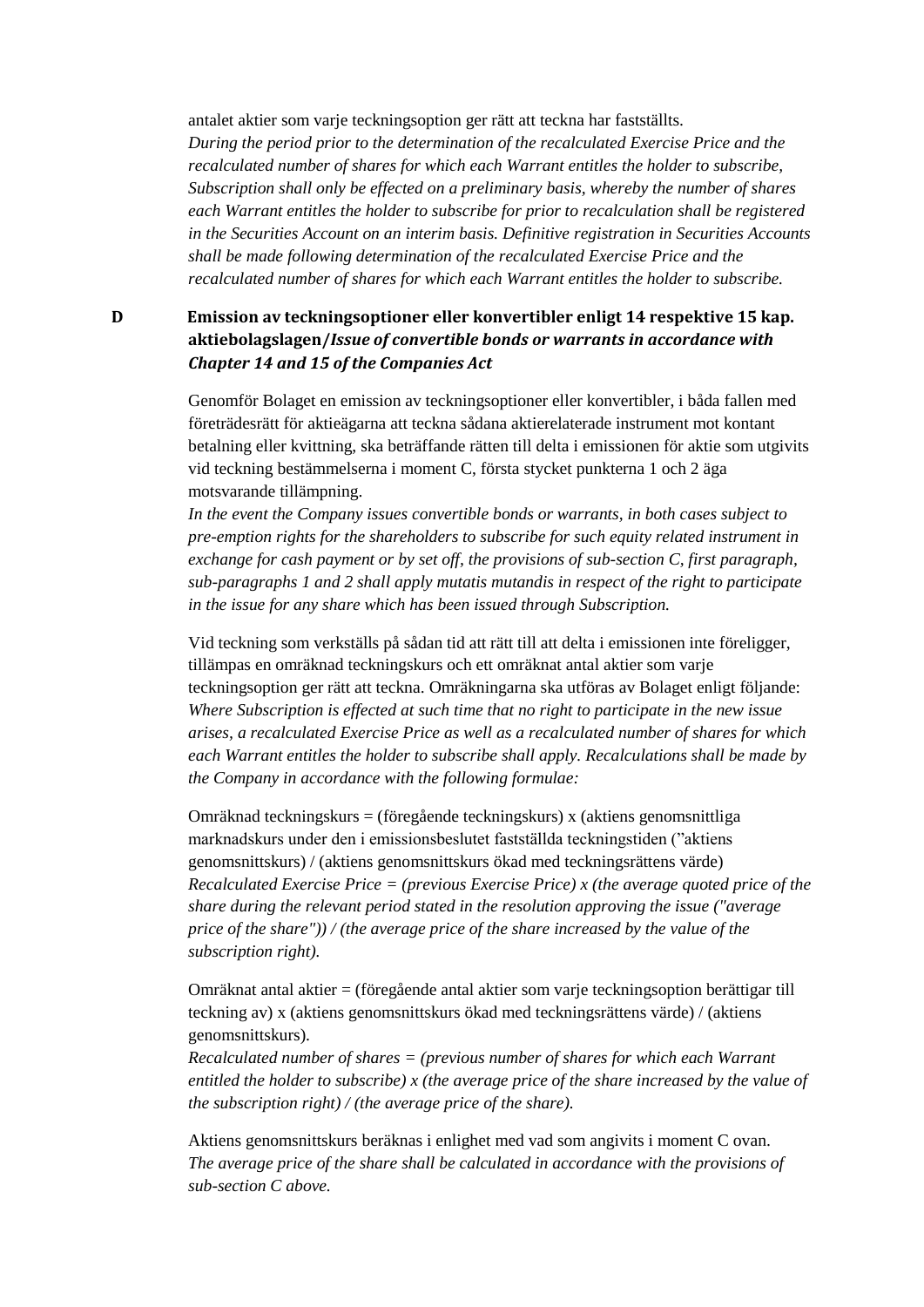Teckningsrättens värde ska anses motsvara genomsnittet av det för varje handelsdag under teckningstiden framräknade medeltalet av den under dagen noterade högsta och lägsta betalkursen enligt den kurslista på vilken teckningsrätten är noterad. I avsaknad av notering av betalkurs ska i stället den senaste noterade köpkursen ingå i beräkningen. Noteras varken betalkurs eller köpkurs under viss dag, ska vid beräkningen av teckningsrättens värde bortses från sådan dag.

*The value of the subscription right shall be deemed to be the equivalent of the average calculated mean value, for each trading day during the subscription period, of the highest and lowest quoted paid price on that day according to list on which the subscription rights are quoted. In the absence of a quoted paid price, the quoted bid price shall form the basis for the calculation. Days on which neither a paid price nor a bid price is quoted shall be excluded from the calculation.*

Om teckningsrätten inte är föremål för notering, ska teckningsrättens värde så långt möjligt fastställas med ledning av den förändring i marknadsvärde avseende Bolagets aktier som kan bedömas ha uppkommit till följd av emissionen av teckningsoptionerna eller konvertiblerna.

*If the subscription rights are not subject to a Listing, the value of the subscription right shall, to the greatest extent possible, be determined based upon the change in the market value of the Company's shares which may be deemed to have occurred as a consequence of the issue of the convertible bonds or warrants.*

Den enligt ovan omräknade teckningskursen och det omräknade antalet aktier som varje teckningsoption ger rätt att teckna ska fastställas av Bolaget två bankdagar efter utgången av teckningstiden för emissionen och tillämpas vid varje teckning som verkställs därefter. *The Exercise Price and the number of shares for which each Warrant entitles the holder to subscribe, recalculated as set out above, shall be determined by the Company two Business Days after the expiry of the subscription period and shall apply to each Subscription effected thereafter.*

Om Bolagets aktier vid tidpunkten för emissionsbeslutet inte är föremål för marknadsnotering, ska en häremot svarande omräkning ske, dels av teckningskursen, dels av det antal aktier som varje teckningsoption ger rätt att teckna. Omräkningen, som ska utföras av Bolaget, ska ha som utgångspunkt att värdet på teckningsoptionerna ska lämnas oförändrat.

*If the Company's shares, at the time of the resolution to issue the notes, are not subject to a Listing, a corresponding recalculation of the Exercise Price and the number of shares for which each Warrant entitles the holder to subscribe shall take place. The recalculation, which shall be made by the Company, shall be based on the assumption that the value of the Warrants shall remain unchanged.*

Vid teckning som verkställs under tiden innan den omräknade teckningskursen och det omräknade antalet aktier som varje teckningsoption ger rätt att teckna har fastställts, ska bestämmelserna i moment C stycke 10 ovan äga motsvarande tillämpning *Upon Subscription effected during the period prior to the determination of the recalculated Exercise Price and the recalculated number of shares for which each Warrant entitles the holder to subscribe, the terms and conditions in sub-section C paragraph 10 shall apply.*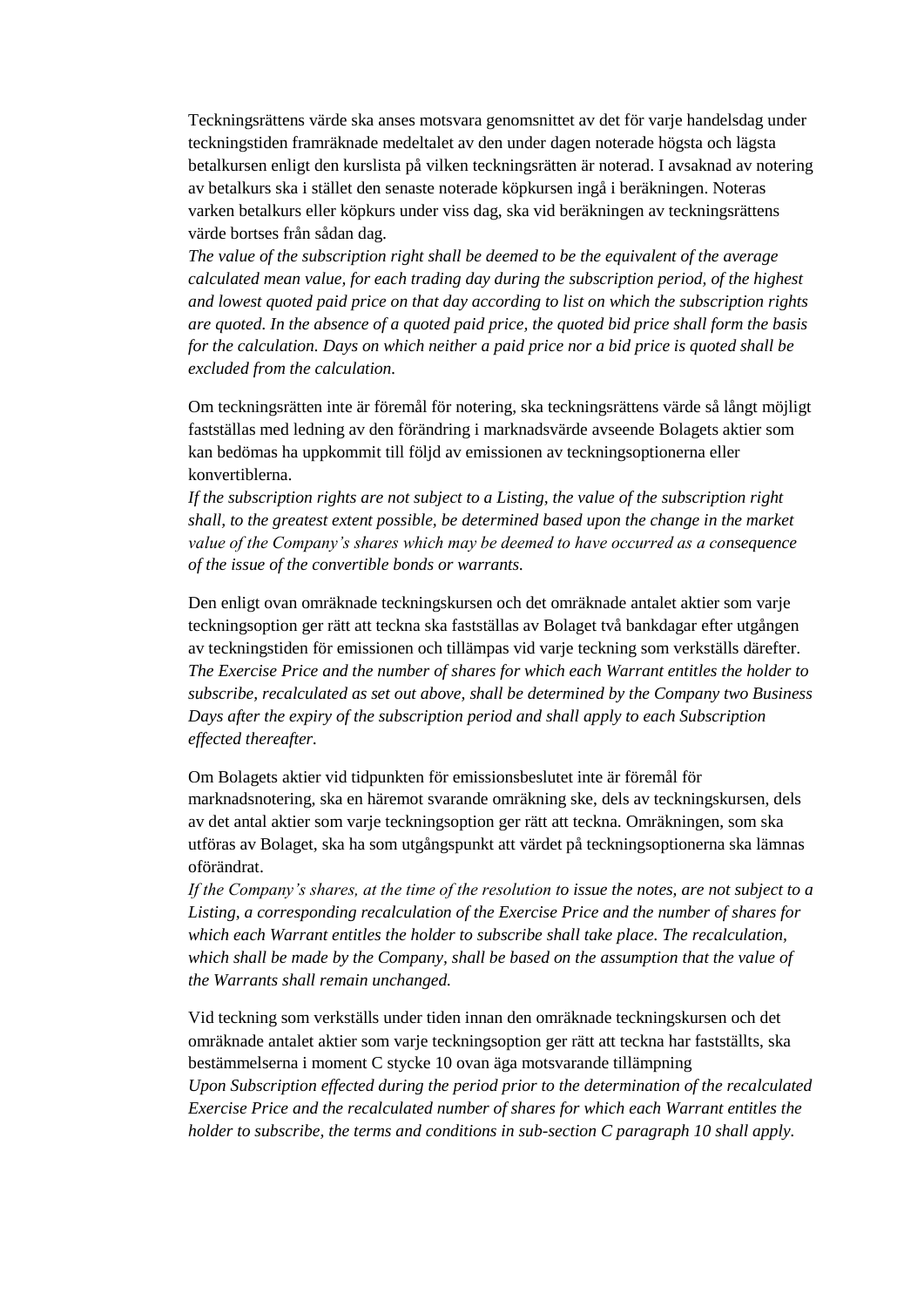#### **E Vissa andra fall av erbjudanden till aktieägarna/***Other offers to shareholders*

Skulle Bolaget i andra fall än som avses i moment A-D ovan lämna erbjudande till aktieägarna att, med företrädesrätt till aktieägarna enligt principerna i 13 kap 1 § aktiebolagslagen, av Bolaget förvärva värdepapper eller rättighet av något slag eller besluta att, enligt ovan nämnda principer, till aktieägarna utdela sådana värdepapper eller rättigheter utan vederlag, ska vid teckning som påkallas på sådan tid, att därigenom erhållen aktie inte medför rätt att delta i erbjudandet, tillämpas en omräknad teckningskurs och ett omräknat antal aktier som varje teckningsoption ger rätt att teckna. Omräkningen ska utföras av Bolaget enligt följande:

*Where the Company, in circumstances other than those referred to in sub-sections A-D above, makes offers to the shareholders, subject to pre-emption rights for the shareholders in accordance with the principles set out in Chapter 13, section 1 of the Companies Act, to acquire securities or rights of any type from the Company or resolves, in accordance with the principles mentioned above, to distribute such securities or rights to the shareholders without consideration, in conjunction with Subscription which is effected at such time that the shares thereby received do not entitle the holder to participate in the offer, a recalculated Exercise Price as well as a recalculated number of shares for which each Warrant entitles the holder to subscribe shall apply. Recalculations shall be made by the Company in accordance with the following formulae:*

Omräknad teckningskurs = (föregående teckningskurs) x (aktiens genomsnittliga marknadskurs under den i erbjudandet fastställda anmälningstiden ("aktiens genomsnittskurs") / (aktiens genomsnittskurs ökad med värdet av rätten till att delta i erbjudandet ("inköpsrättens värde")

*Recalculated Exercise Price = (previous Exercise Price) x (the average quoted price of the share during the application period for the offer ("average price of the share")) / (the average price of the share increased by the value of the right to participate in the offer ("value of the purchase right").*

Omräknat antal aktier = (föregående antal aktier som varje teckningsoption ger rätt att teckna) x (aktiens genomsnittskurs ökad med inköpsrättens värde) / (aktiens genomsnittskurs)

*Recalculated number of shares = (previous number of shares for which each Warrant entitled the holder to subscribe) x (the average price of the share increased by the value of the purchase right) / (the average price of the share).*

Aktiens genomsnittskurs beräknas i enlighet med bestämmelserna i moment C ovan. *The average price of the share shall be calculated in accordance with the provisions of sub-section C above.*

För det fall aktieägarna erhållit inköpsrätter och handel med dessa ägt rum, ska värdet av rätten att delta i erbjudandet anses motsvara inköpsrättens värde. Inköpsrättens värde ska härvid anses motsvara genomsnittet av det för varje handelsdag under anmälningstiden framräknade medeltalet av den under dagen noterade högsta och lägsta betalkursen enligt den kurslista på viken inköpsrätten noteras. I avsaknad av noterad betalkurs ska i stället den senaste noterade köpkursen ingå i beräkningen. Noteras varken betalkurs eller köpkurs under viss dag, ska vid beräkningen av inköpsrättens värde bortses från sådan dag. *Where shareholders have received purchase rights and trading in these has taken place, the value of the right to participate in the offer shall be deemed to be equivalent to the*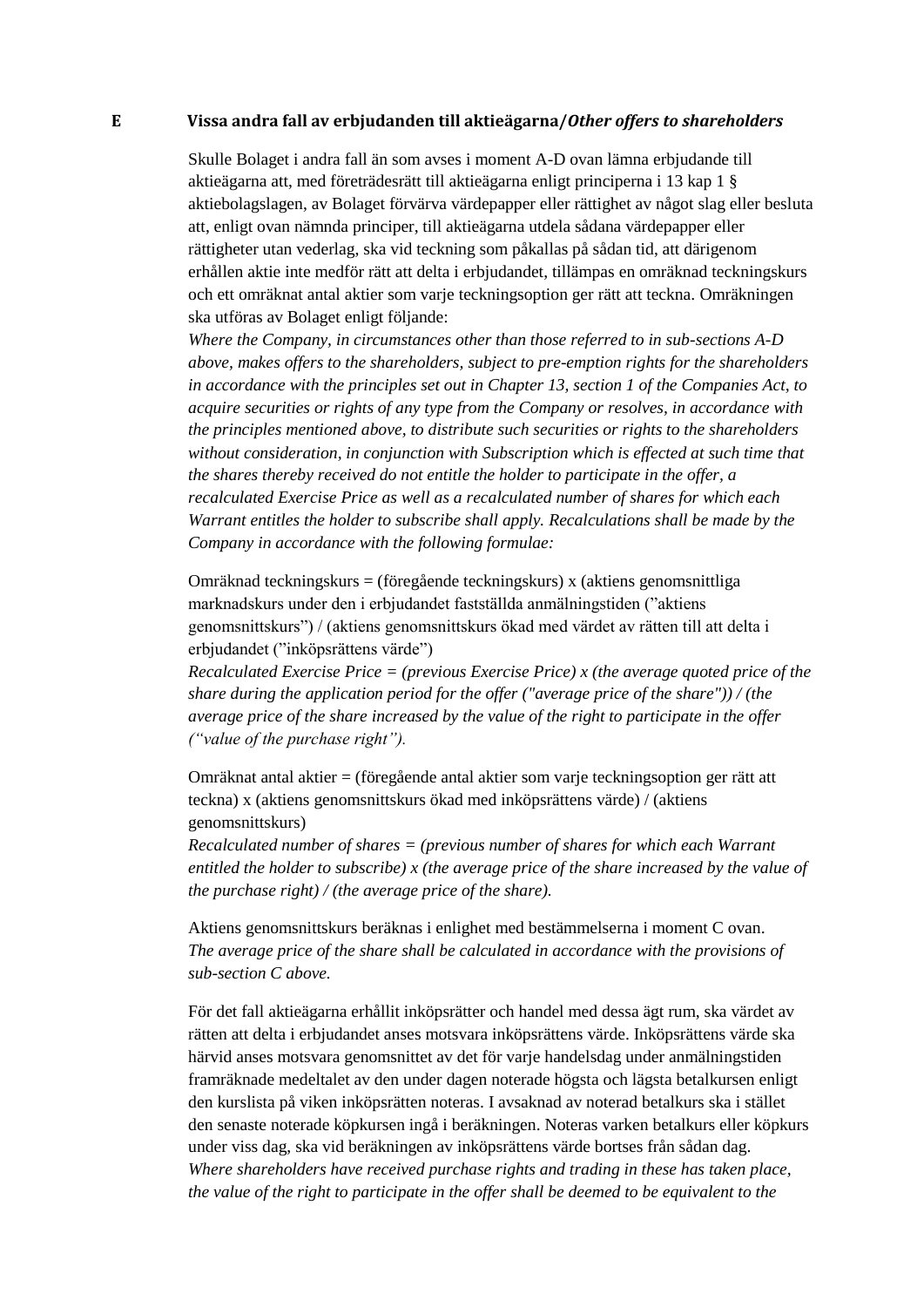*value of the purchase rights. For this purpose, the value of the purchase right shall be deemed to be equivalent to the average calculated mean value, for each trading day during the application period, of the highest and lowest quoted paid price during the day according to list on which the purchase rights are quoted. In the absence of a quoted paid price, the quoted bid price shall form the basis for the calculation. Days on which neither a paid price nor a bid price is quoted shall be excluded from the calculation.*

För det fall aktieägarna inte erhållit inköpsrätter eller om sådan handel med inköpsrätter som avses i föregående stycke inte ägt rum, ska omräkning av teckningskurs ske med tillämpning så långt möjligt av de principer som anges ovan i detta moment E, varvid följande ska gälla. Om notering sker av de värdepapper eller rättigheter som erbjuds aktieägarna, ska värdet av rätten att delta i erbjudandet anses motsvara genomsnittet av det för varje handelsdag under 25 handelsdagar från och med första dagen för sådan notering framräknade medeltalet av den under dagen noterade högsta och lägsta betalkursen vid affärer i dessa värdepapper eller rättigheter på den marknadsplats vid vilken nämnda värdepapper eller rättigheter är noterade, i förekommande fall minskat med det vederlag som betalats för dessa i samband med erbjudandet. I avsaknad av noterad betalkurs ska i stället den senaste noterade köpkursen ingå i beräkningen. Noteras varken betalkurs eller köpkurs under viss dag, ska vid beräkningen av värdet av rätten att delta i erbjudandet bortses från sådan dag. Vid omräkning enligt detta stycke av teckningskursen och det antal aktier som varje teckningsoption ger rätt att teckna, ska nämnda period om 25 handelsdagar anses motsvara den i erbjudandet fastställda anmälningstiden enligt första stycket i detta moment E.

*If the shareholders do not receive purchase rights or where such trading in purchase rights as referred to in the preceding paragraph otherwise does not take place, the recalculation of the Exercise Price shall be made as far as possible by applying the principles set out above in this sub-section E and the following shall apply. Where listing of the securities or rights offered to the shareholders takes place, the value of the right to participate in the offer shall be deemed to be equivalent to the average calculated mean value, for each trading day during the period of 25 trading days calculated from the first day of listing, of the highest and lowest transaction prices quoted for trades in such securities or rights reduced, where appropriate, by the consideration paid for these in conjunction with the offer. In the absence of a quoted paid price, the quoted bid price shall form the basis for the calculation. Days on which neither a paid price nor a bid price is quoted shall be excluded from the calculation of the value of the right to participate in the offer. In the recalculation of the Exercise Price and the number of shares for which each Warrant entitles the holder to subscribe, the period of 25 trading days referred to above shall be deemed to be the application period determined for the offer pursuant to the first paragraph of this Section E.*

Om notering inte sker av de värdepapper eller rättigheter som erbjuds aktieägarna, ska värdet av rätten att delta i erbjudandet så långt möjligt fastställas med ledning av den förändring i marknadsvärde avseende Bolagets aktier som kan bedömas ha uppkommit till följd av erbjudandet.

*Where no listing of such securities or rights offered to the shareholders takes place, the value of the right to participate in the offer shall, to the greatest extent possible, be determined based on the change in the market value of the Company's shares which may be deemed to have occurred as a consequence of the offer.*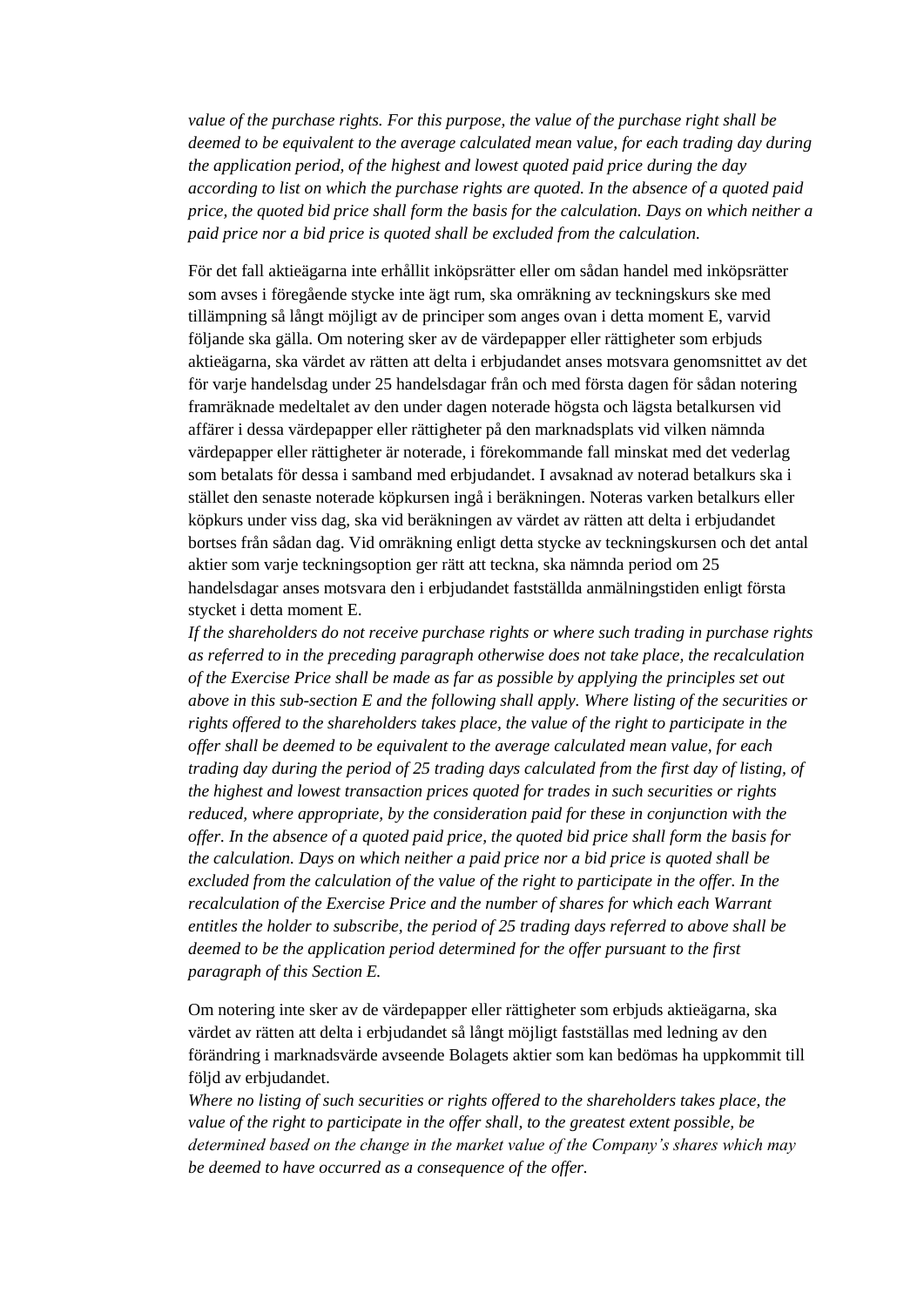Den enligt ovan omräknade teckningskursen och det antal aktier som varje teckningsoption ger rätt att teckna ska fastställas av Bolaget snarast efter det att värdet av rätten att delta i erbjudandet kunnat beräknas.

*The Exercise Price and the number of shares for which each Warrant entitles the holder to subscribe, recalculated in accordance with the above, shall be determined by the Company as soon as possible after it becomes possible to calculate the value of the right to participate in the offer.*

Om Bolagets aktier vid tidpunkten för erbjudandet inte är föremål för marknadsnotering, ska en häremot svarande omräkning ske, dels av teckningskursen, dels av det antal aktier som varje teckningsoption ger rätt att teckna. Omräkningen, som ska utföras av Bolaget, ska ha som utgångspunkt att värdet på teckningsoptionerna ska lämnas oförändrat. *If the Company's shares, at the time of the offer, are not subject to a Listing, a corresponding recalculation of the Exercise Price and the number of shares for which each Warrant entitles the holder to subscribe shall take place. The recalculation, which shall be made by the Company, shall be based on the assumption that the value of the Warrants shall remain unchanged.*

Vid teckning som verkställs under tiden innan den omräknade teckningskursen och det omräknade antalet aktier som varje teckningsoption ger rätt att teckna har fastställts, ska bestämmelserna i moment C stycket 10 ovan äga motsvarande tillämpning *Upon Subscription effected during the period prior to the determination of the recalculated Exercise Price and the recalculated number of shares for which each Warrant entitles the holder to subscribe, the terms and conditions in sub-section C paragraph 10 shall apply.* 

#### **F Likabehandling av optionsinnehavare och aktieägare/***Equal treatment of Warrant Holders and shareholders*

Vid nyemission av aktier mot kontant betalning med företrädesrätt för aktieägarna eller emission enligt 14 eller 15 kap aktiebolagslagen mot kontant betalning med företrädesrätt för aktieägarna, får Bolaget besluta att ge samtliga optionsinnehavare samma företrädesrätt som aktieägarna. Därvid ska varje optionsinnehavare, utan hinder av att aktieteckning inte har skett eller verkställts, anses vara ägare till det antal aktier som optionsinnehavaren skulle ha erhållit, om aktieteckning verkställts enligt den teckningskurs och det antal aktier som varje teckningsoption ger rätt att teckna som gällde vid tidpunkten för emissionsbeslutet.

*Where the Company issues new shares or makes an issue pursuant to Chapters 14 or 15 of the Companies Act, with pre-emption rights for shareholders to subscribe for equity related instruments in exchange for cash payment, the Company may grant all Warrant Holders the same pre-emption rights as the shareholders. In conjunction therewith, each Warrant Holder, irrespective of whether subscription for shares has been made, shall be deemed to be the owner of the number of shares which such Warrant Holder would have received, had Subscription on the basis of the Warrant been effected in respect of the Exercise Price, and the number of shares for which each Warrant entitles the holder to subscribe, in effect at the time of the resolution to issue the shares.*

Om Bolaget beslutar att lämna ett sådant erbjudande som beskrivs i moment E ovan, ska vad som anges i föregående stycke tillämpas på motsvarande sätt, dock att det antal aktier som optionsinnehavaren ska anses vara ägare till i sådant fall ska fastställas på grundval av den teckningskurs och det antal aktier som varje teckningsoption ger rätt att teckna vid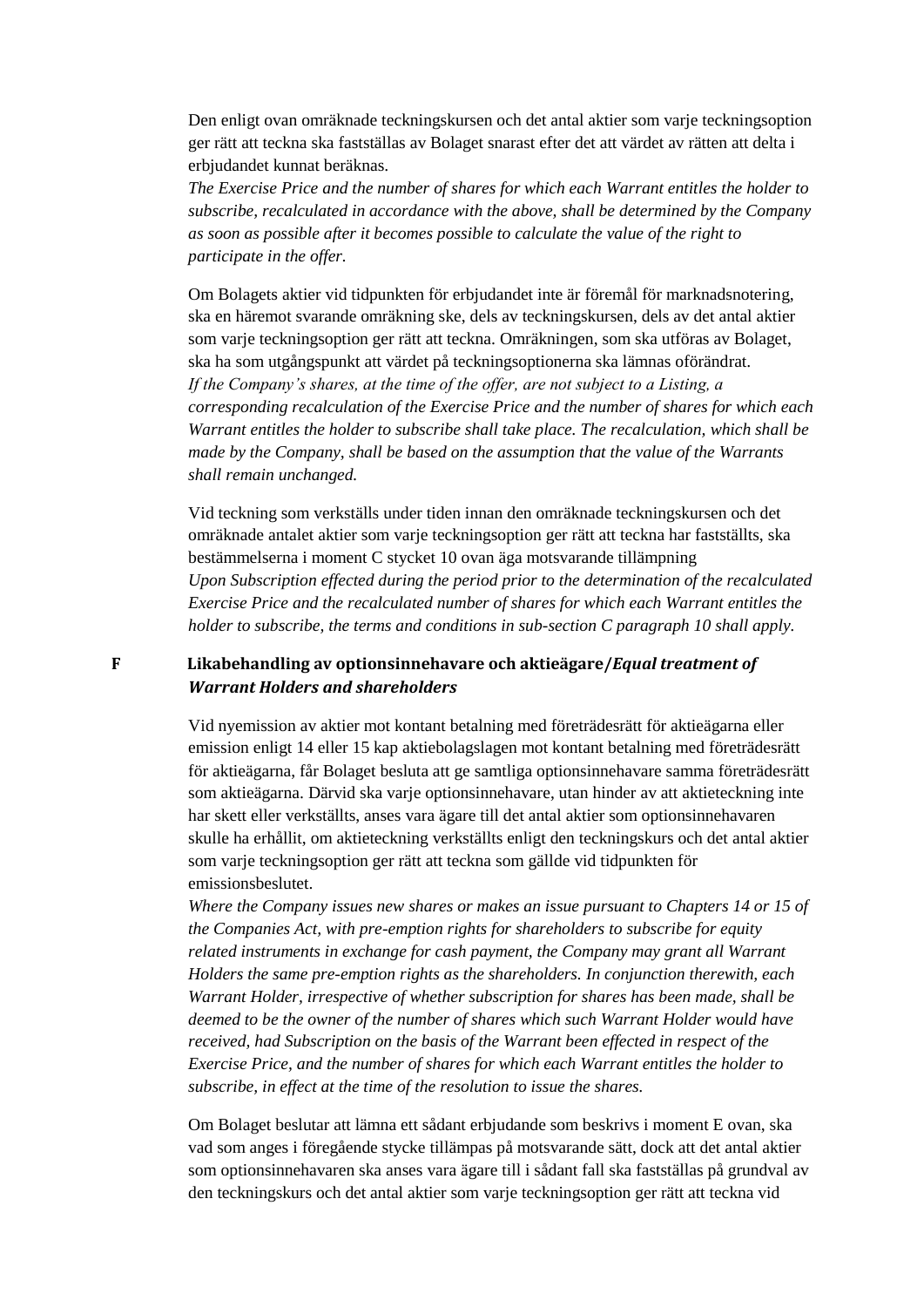tidpunkten för beslutet att lämna erbjudandet.

*If the Company resolves to make an offer to the shareholders as described in sub-section E above, what has been stated in the preceding paragraph shall apply mutatis mutandis. However, the number of shares of which each warrant holder shall be deemed to be the owner shall, in such circumstances, be determined on the basis of the Exercise Price, and the number of shares for which each Warrant entitles the holder to subscribe, in effect at the time of the resolution to make the offer.*

Om Bolaget beslutar att ge optionsinnehavarna företrädesrätt i enlighet med vad som anges i detta moment F, ska ingen omräkning ske enligt moment C, D eller E ovan av teckningskursen eller det antal aktier som varje teckningsoption ger rätt att teckna. *If the Company resolves to grant the warrant holders pre-emption rights in accordance with the provisions set out in this sub-section F, no recalculation as set out in sub-sections C, D, or E above of the Exercise Price and the number of shares for which each Warrant entitles the holder to subscribe for shall be made.*

#### **G Utdelning/***Dividend*

Om Bolaget beslutar att lämna kontant utdelning till aktieägarna innebärande att dessa erhåller utdelning som, tillsammans med andra under samma räkenskapsår utbetalda utdelningar, överskrider 5 procent av aktiens genomsnittskurs under en period om 25 handelsdagar närmast före den dag då styrelsen för Bolaget offentliggör sin avsikt att till bolagsstämman lämna förslag om sådan utdelning, ska, vid anmälan om teckning som sker på sådan tid att därigenom erhållen aktie inte medför rätt till erhållande av sådan utdelning, tillämpas en omräknad teckningskurs och ett omräknat antal aktier. Omräkningarna ska baseras på den del av den sammanlagda utdelningen som överstiger 3 procent av aktiens genomsnittskurs under ovannämnd period (extraordinär utdelning). Omräkningarna ska utföras av Bolaget enligt följande formler:

*If the Company resolves to pay a cash dividend to shareholders resulting in that the shareholders receive dividends which, together with other dividends paid out during the same financial year, exceed 5 per cent of the average price of the share during a period of 25 trading days immediately prior to the day on which the board of directors in the Company publishes its intention to propose such dividend to the shareholders' meeting, a recalculated Exercise Price and a recalculated number of shares shall be applied in connection with application for subscription which occurs in such time that a share thereby received does not provide a right to receipt of such dividend. The recalculations shall be based on the part of the aggregate dividend amount which exceeds 3 per cent of the average price of the share during the abovementioned period (extraordinary dividend). The recalculations shall be made by the Company in accordance with the following formulae:*

Omräknad teckningskurs = (föregående teckningskurs) x (aktiens genomsnittliga marknadskurs under en period om 25 handelsdagar räknat fr.o.m. den dag då aktien noteras utan rätt till extraordinär utdelning ("aktiens genomsnittskurs")) / (aktiens genomsnittskurs ökad med den extraordinära utdelning som utbetalas per aktie).

*Recalculated Exercise Price = (previous Exercise Price) x (the average quoted price of the share during a period of 25 trading days calculated from the day on which the share is listed without any right to the extraordinary dividend (the "average price of the share"))*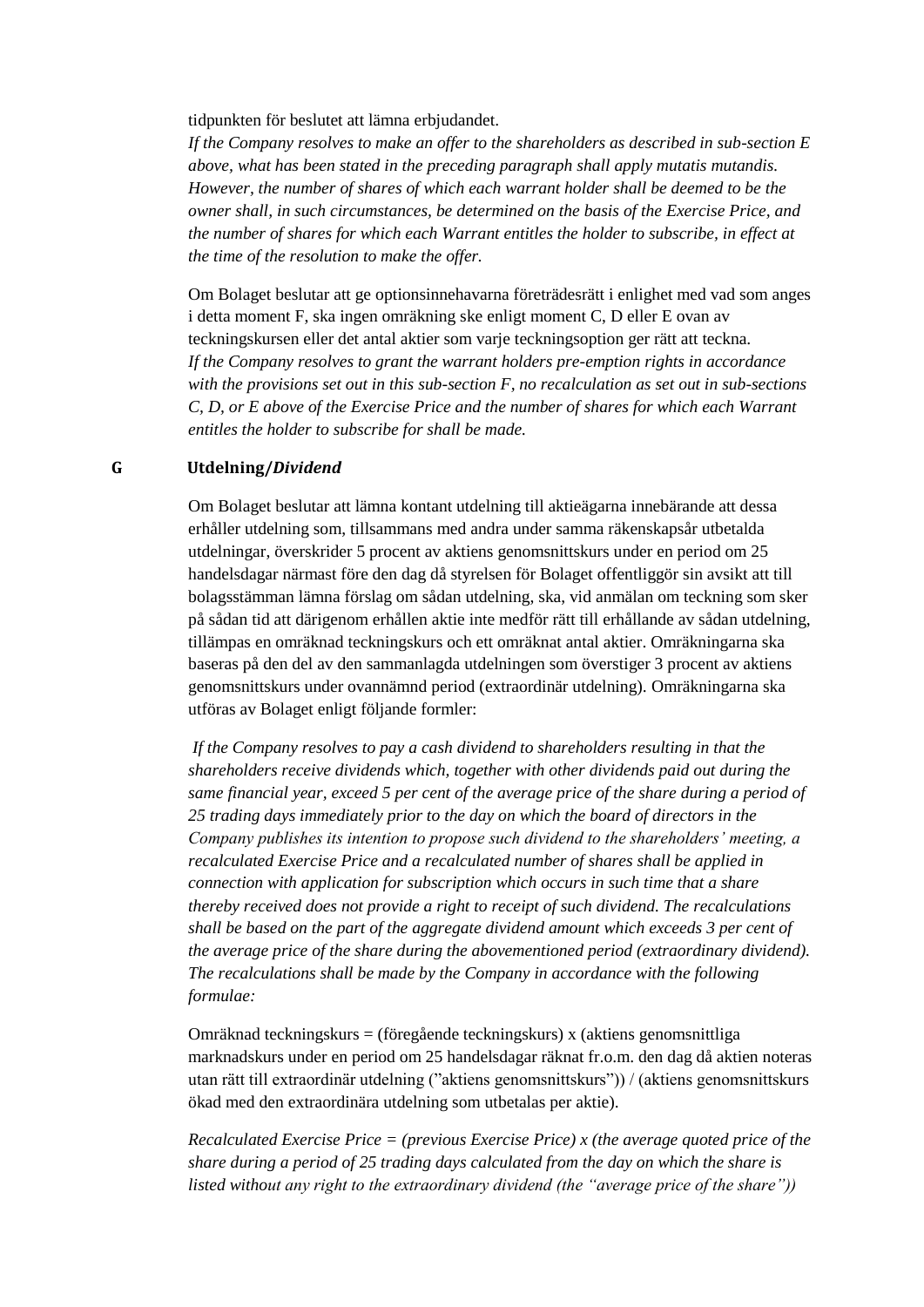*/(the average price of the share increased by the extraordinary dividend paid out per share) .*

Omräknat antal aktier som varje teckningsoption berättigar till teckning av  $=$  (föregående antal aktier som varje teckningsoption berättigar till teckning av) x (aktiens genomsnittskurs ökad med den extraordinära utdelning som utbetalas per aktie) / (aktiens genomsnittskurs).

*Recalculated number of shares for which each warrant entitles the holder to subscribe = (previous number of shares for which each warrant entitles the holder to subscribe) x (the average price of the share increased by the extraordinary dividend paid out per share) / (the average price of the share).*

Aktiens genomsnittskurs beräknas i enlighet med bestämmelserna i moment C ovan. *The average price of the share shall be calculated in accordance with the provisions set out in sub-section C above.* 

Enligt ovan omräknad teckningskurs och omräknat antal aktier fastställs av Bolaget två bankdagar efter utgången av ovan angiven period om 25 handelsdagar och ska tillämpas vid teckning som verkställs därefter.

*The Exercise Price and number of shares, recalculated as set out above, shall be determined by the Company two business days after the expiry of the above-mentioned period of 25 trading days and shall apply to each subscription effected thereafter.* 

Vid teckning som verkställs under tiden innan den omräknade teckningskursen och det omräknade antalet aktier har fastställts, ska teckning verkställas i enlighet med bestämmelserna i moment C sista stycket ovan.

*During the period prior to the determination of the recalculated Exercise Price and the recalculated number of shares, Subscription shall be effected in accordance with the provisions in sub-section C last section above.* 

#### **H Minskning av aktiekapitalet/***Reduction of share capital*

Om Bolagets aktiekapital skulle minskas med återbetalning till aktieägarna och sådan minskning är obligatorisk ska tillämpas en omräknad teckningskurs liksom ett omräknat antal aktier som varje teckningsoption ger rätt att teckna.

*If the Company's share capital is reduced though a repayment to the shareholders, and such reduction is compulsory, a recalculated Exercise Price and a recalculated number of shares for which each Warrant entitles the holder to subscribe, shall be applied.*

Omräkningen genomförs av Bolaget enligt följande: *The recalculations shall be made by the Company in accordance with the following formulae:*

Omräknad teckningskurs = (föregående teckningskurs) x (aktiens genomsnittliga marknadskurs under en period om 25 handelsdagar räknat från och med den dag då aktien noteras utan rätt till återbetalning ("aktiens genomsnittskurs")) /(aktiens genomsnittskurs ökad med det belopp som återbetalas per aktie)

*Recalculated Exercise Price = (previous Exercise Price) x (the average quoted price of the share during a period of 25 trading days calculated from the day on which the share is*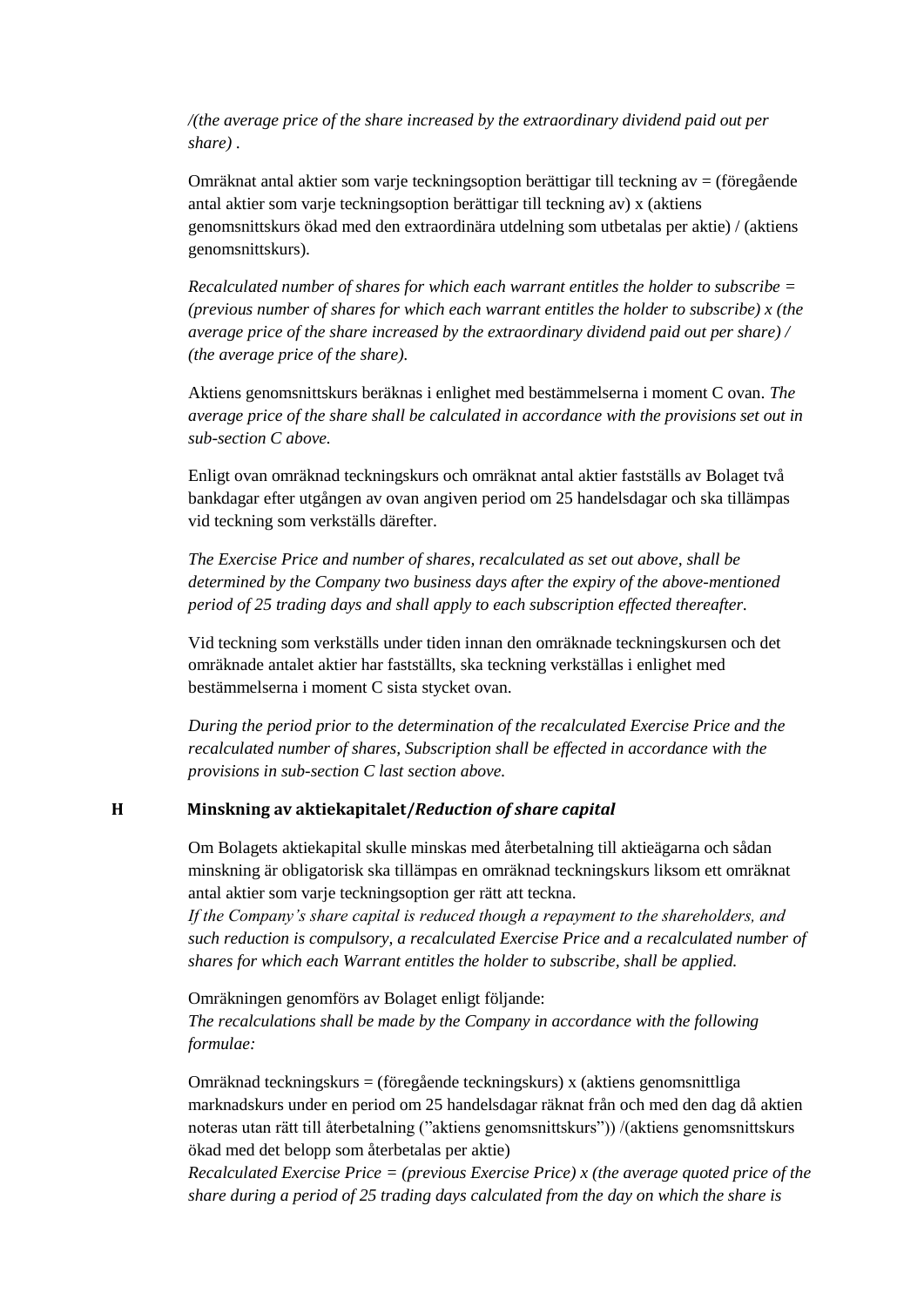*listed without any right to participate in the distribution (the "average price of the share")) /(the average price of the share increased by the amount repaid per share).*

Omräknat antal aktier = (föregående antal aktier som varje teckningsoption ger rätt att teckna) x (aktiens genomsnittskurs ökad med det belopp som återbetalas per aktie) / (aktiens genomsnittskurs)

*Recalculated number of shares for which each Warrant entitles the holder to subscribe = (previous number of shares for which each Warrant entitled the holder to subscribe) x (the average price of the share increased by the amount repaid per share) / (the average price of the share).*

Aktiens genomsnittskurs beräknas i enlighet med bestämmelserna i moment C ovan. *The average price of the share is calculated in accordance with the provisions set out in sub-section C above.*

Vid omräkning enligt ovan och där minskningen sker genom inlösen av aktier, ska istället för det faktiska belopp som återbetalas per aktie användas ett beräknat återbetalningsbelopp enligt följande:

*In carrying out the recalculations according to the above and where the reduction is made through redemption of shares, instead of using the actual amount which is repaid for each share, an amount calculated as follows shall be applied:*

Beräknat återbetalningsbelopp per aktie = (det faktiska belopp som återbetalas per inlöst aktie minskat med aktiens genomsnittliga marknadskurs under en period om 25 handelsdagar närmast före den dag då aktien noteras utan rätt till att delta i minskningen ("aktiens genomsnittskurs"))/ (det antal aktier i Bolagets som ligger till grund för inlösen av en aktie minskat med talet 1)

*Calculated amount to be repaid for each share = (the actual amount repaid for each redeemed share reduced by the average market price of the share during a period of 25 trading days immediately prior to the day on which the share is listed without any right to participate in the reduction (the "average price of the share")) / (the number of shares of the Company which carry an entitlement to the redemption of one share, reduced by 1).*

Aktiens genomsnittskurs beräknas i enlighet med bestämmelserna i moment C ovan. *The average exchange price is calculated in accordance with the provisions set out in subsection C above.*

Den enligt ovan omräknade teckningskursen och det omräknade antalet aktier som varje teckningsoption ger rätt att teckna ska fastställas av Bolaget två bankdagar efter utgången av den angivna perioden om 25 handelsdagar och ska tillämpas vid aktieteckning som verkställs därefter.

*The Exercise Price and number of shares for which each Warrant entitles the holder to subscribe, recalculated as set out above, shall be determined by the Company two Business Days after the expiry of the above-mentioned period of 25 trading days, and shall apply to each Subscription effected thereafter.* 

Vid teckning som verkställs under tiden innan den omräknade teckningskursen och det omräknade antalet aktier har fastställts, ska teckning verkställas i enlighet med bestämmelserna i moment C sista stycket ovan.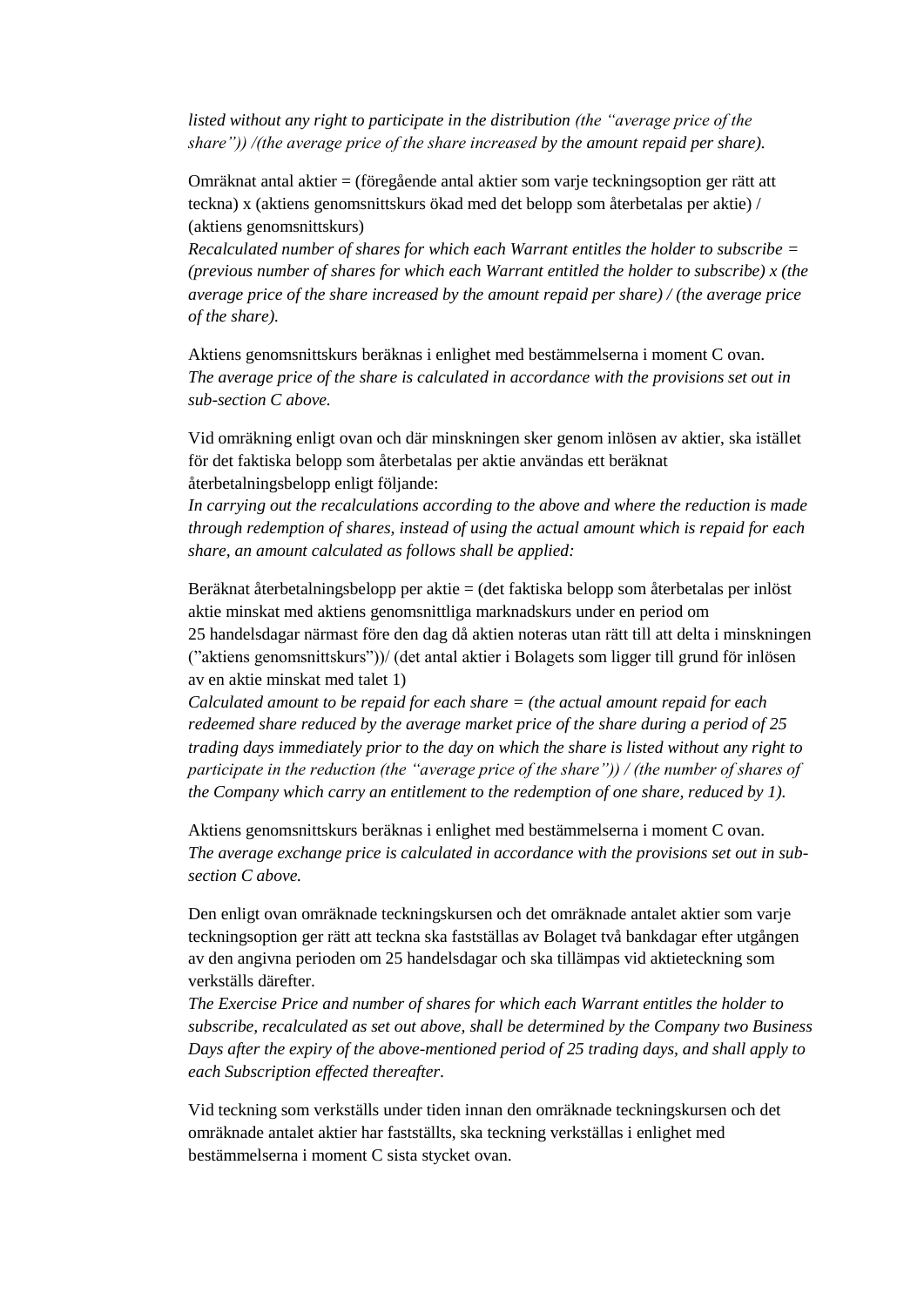*During the period prior to the determination of the recalculated Exercise Price and the recalculated number of shares, Subscription shall be effected in accordance with the provisions in sub-section C last section above.* 

Om Bolagets aktiekapital skulle minskas genom inlösen av aktier med återbetalning till aktieägarna och sådan minskning inte är obligatorisk, men där, enligt Bolagets bedömning, minskningen med hänsyn till dess tekniska utformning och ekonomiska effekter är att jämställa med minskning som är obligatorisk, ska omräkning av teckningskursen och det antal aktier som varje teckningsoption ger rätt att teckna ske med tillämpning så långt möjligt av de principer som anges i detta moment H.

*If the Company's share capital is reduced through redemption of shares with repayment to the shareholders, where such reduction is not compulsory, but where, in the opinion of the Company, the reduction, due to its technical structure and its financial effects, is equivalent to a compulsory reduction, the recalculation of the Exercise Price and the number of shares for which each Warrant entitles the holder to subscribe shall be made, to the greatest extent possible, in accordance with the principles stated above in this subsection H.*

Om Bolagets aktier vid tidpunkten för minskningen inte är föremål för marknadsnotering, ska en häremot svarande omräkning av teckningskursen ske. Omräkningen, som ska utföras av Bolaget, ska ha som utgångspunkt att värdet på teckningsoptionerna ska lämnas oförändrat.

*If the Company's shares, at the time of the reduction of the share capital, are not subject to a Listing, a corresponding recalculation of the Exercise Price and the number of shares for which each Warrant entitles the holder to subscribe shall take place. The recalculation, which shall be made by the Company, shall be based on the assumption that the value of the Warrants shall remain unchanged.*

### **I Omräkning ska leda till skäligt resultat/***Recalculation shall give a reasonable result*

För det fall Bolaget genomför åtgärd som avses i moment A-E, G eller H ovan och skulle, enligt Bolagets bedömning, tillämpning av härför avsedd omräkningsformel, med hänsyn till åtgärdens tekniska utformning eller av annat skäl, inte kunna ske eller leda till att den ekonomiska kompensation som optionsinnehavarna erhåller i förhållande till aktieägarna inte är skälig, ska Bolaget genomföra omräkningen av teckningskursen och det antal aktier som varje teckningsoption ger rätt att teckna på sätt Bolaget finner ändamålsenligt i syfte att omräkningen leder till ett skäligt resultat.

*Should the Company take actions such as those stated in sub-sections A-E, G or H above and if, in the Company's opinion, application of the recalculation formula established for such action, taking into account the technical framework of such action or for other reasons, could not be made or would result in the Warrant Holders receiving, in relation to the shareholders, economic compensation that is not reasonable, the Company shall, subject to prior written approval by the board of directors of the Company, make the recalculation of the Exercise Price, and the number of shares for which each Warrant entitles the holder to subscribe, in such a manner as the Company determines is appropriate to ensure that the recalculation gives a reasonable result.*

#### **J Avrundning/***Rounding off*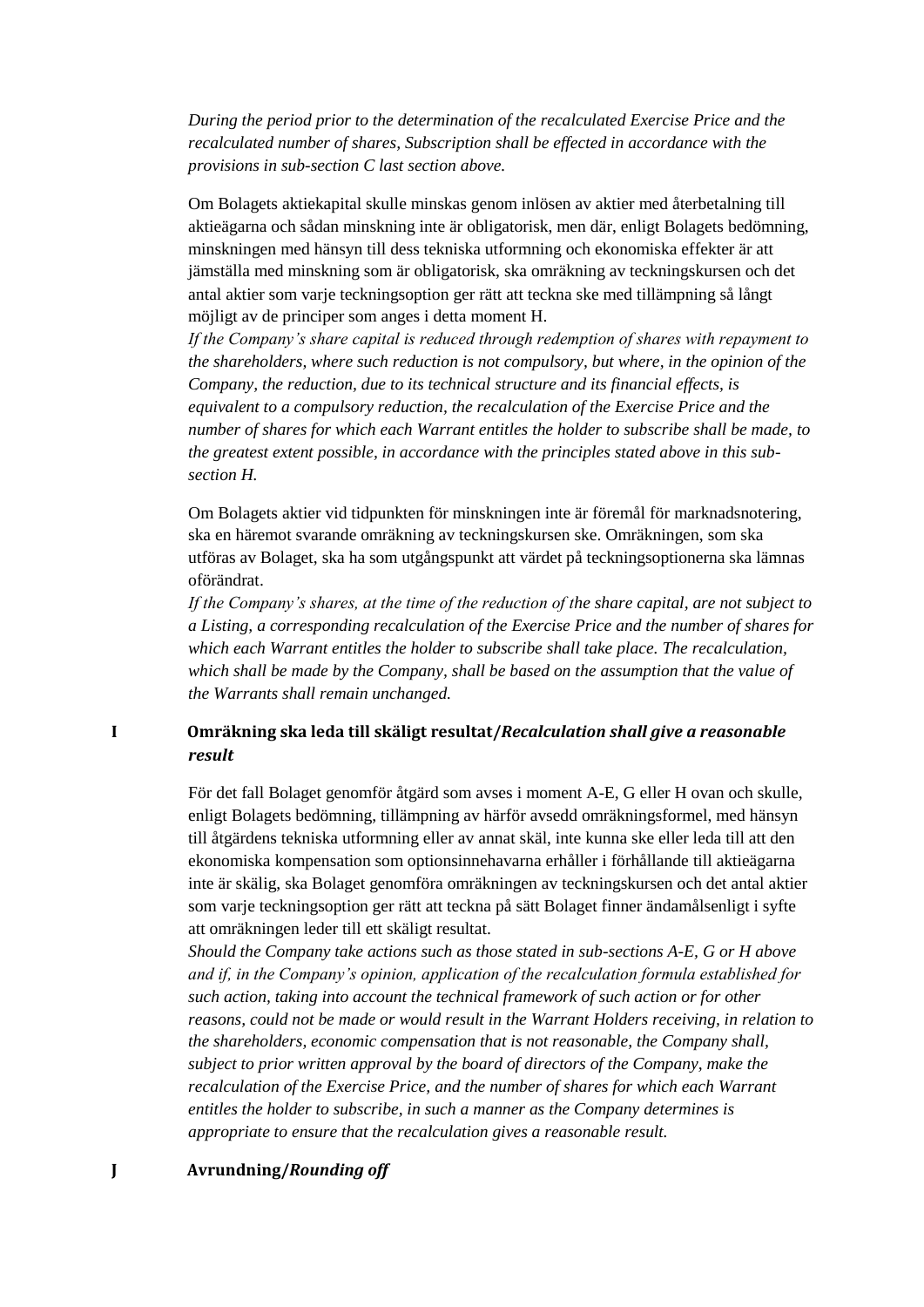Vid omräkning av teckningskursen enligt ovan ska denna avrundas till helt tiotal öre, varvid fem öre ska avrundas nedåt och antalet aktier avrundas till två decimaler. *On recalculation of the Exercise Price in accordance with the above, the Exercise Price shall be rounded off to the nearest SEK 0.10, for which purposes SEK 0.05 shall be rounded downwards and the number of shares shall be rounded off to two decimal places.*

**K Fusion enligt 23 kap 15 § aktiebolagslagen/***Mergers according to Chapter 23, section 15 of the Companies Act*

> Om bolagsstämman skulle godkänna en fusionsplan enligt 23 kap 15 § aktiebolagslagen, varigenom Bolaget ska uppgå i annat bolag, får anmälan om teckning därefter ej ske. *In the event the general meeting approves a merger plan in accordance with Chapter 23, section 15 of the Companies Act, pursuant to which the Company is to be merged into another company, applications for Subscription may not thereafter be made.*

> Senast en månad innan Bolaget tar slutlig ställning till fråga om fusion enligt ovan, ska optionsinnehavare genom meddelande enligt punkten 11 nedan underrättas om fusionsavsikten. Underrättelsen ska innehålla en redogörelse över det huvudsakliga innehållet i fusionsplanen samt en erinran om att teckning inte får ske efter att beslut om fusion fattats av bolagsstämman.

*Not later than one month prior to a final determination by the Company in respect of a merger as set forth above, notice shall be given to Warrant Holders in accordance with section 11 below in respect of the proposed merger. Such notice shall include the main aspects of the proposed merger plan and a reminder that applications for Subscription may not be made following a final decision regarding the merger in accordance with the provisions set forth in the preceding paragraph.*

Om Bolaget lämnar underrättelse om fusion enligt ovan, ska optionsinnehavare – oavsett vad som i punkten 4 ovan sägs om tidigaste tidpunkt för anmälan om teckning – äga rätt att göra anmälan om teckning från den dag då underrättelsen om fusionsavsikten lämnats, förutsatt att teckning kan verkställas senast på femte vardagen före den bolagsstämma, vid vilken fusionsplanen, varigenom Bolaget ska uppgå i annat bolag ska godkännas. *In the event the Company gives notice regarding a proposed merger in accordance with the above, each Warrant Holder, irrespective of that which is set forth in section 4 above regarding the earliest time at which applications for Subscription may be made, shall be entitled to apply for Subscription commencing on the date on which notice is given regarding the proposed merger, provided that it is possible to effect Subscription not later than the fifth weekday prior to the general meeting at which the merger plan, pursuant to which the Company is to be merged into another company, is to be approved.*

#### **L Fusion enligt 23 kap 28 § aktiebolagslagen/***Mergers according to Chapter 23, Section 28 of the Companies Act*

Om Bolagets styrelse upprättar en fusionsplan enligt 23 kap 28 § aktiebolagslagen, eller annan motsvarande associationsrättslig lagstiftning, ska följande gälla. *If the Company draws up a merger plan in accordance with Chapter 23, Section 28 of the Companies Act, the following shall apply.*

Äger ett moderbolag samtliga aktier i Bolaget, och offentliggör Bolagets styrelse sin avsikt att upprätta en fusionsplan enligt 23 kap 28 § aktiebolagslagen, ska Bolaget, för det fall att sista dag för anmälan om teckning enligt punkten 4 ovan infaller efter sådant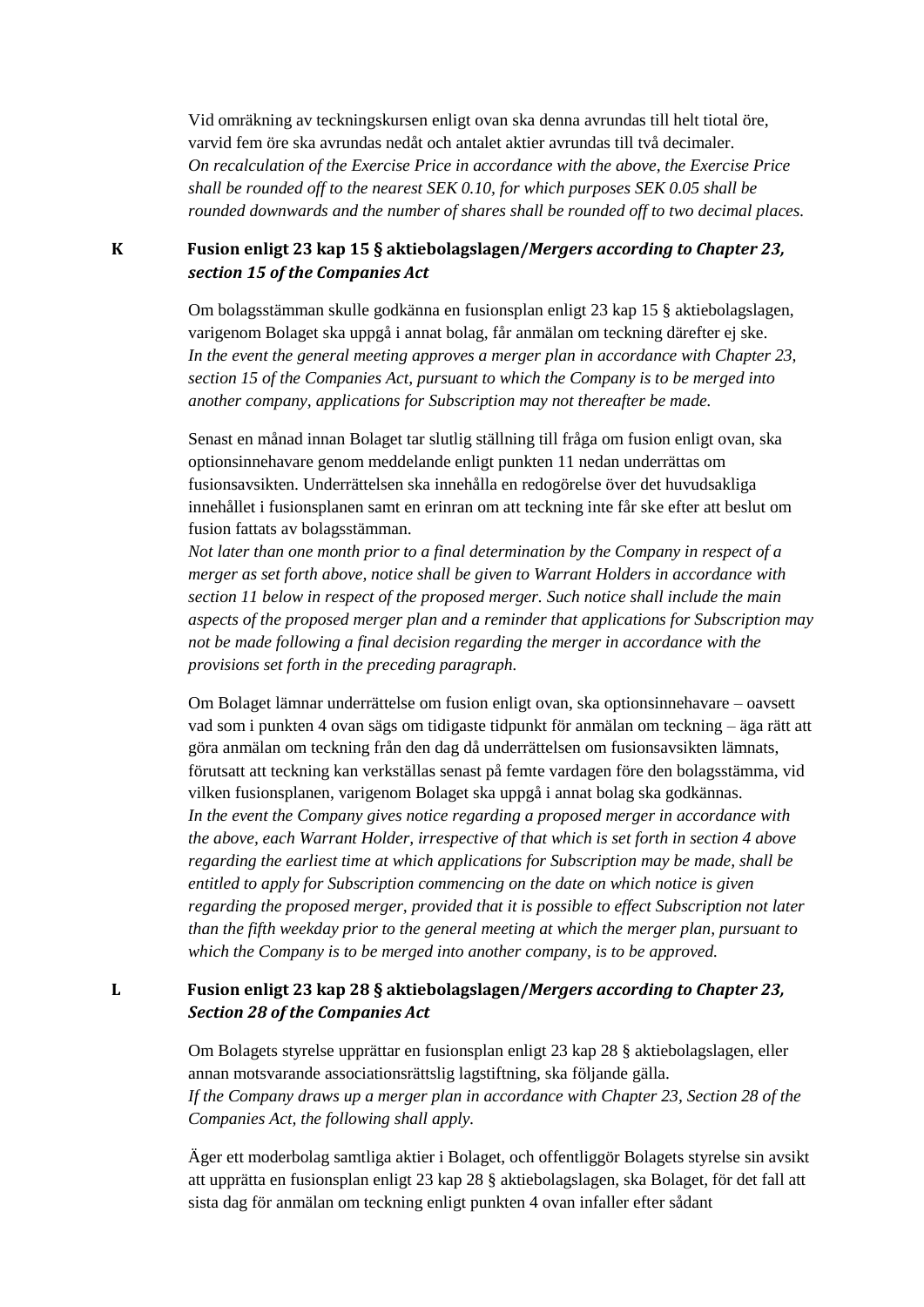offentliggörande, fastställa en ny sista dag för anmälan om teckning ("slutdagen"). Slutdagen ska infalla inom 60 dagar från offentliggörandet.

*If the parent company holds all Shares in the Company and the board of directors of the Company announces its intention to draw up a merger plan according the provisions of Chapter 23, Section 28 of the Companies Act, then the Company if the last date for Subscription according to section 4 above occurs after such announcement, shall determine a new last date for notification of Subscription (the final date). The final date shall occur within 60 days from the announcement.*

Äger en aktieägare (majoritetsaktieägaren) ensam eller tillsammans med dotterföretag aktier representerande så stor andel av samtliga aktier i Bolaget att majoritetsaktieägaren, enligt vid var tid gällande lagstiftning, har rätt att påkalla tvångsinlösen av återstående aktier och offentliggör majoritetsägaren sin avsikt att påkalla tvångsinlösen av återstående aktier, ska vad som i föregående stycke sägs om slutdagen äga motsvarande tillämpning. *If a shareholder (the majority shareholder) alone, or jointly with subsidiaries, holds a sufficient portion of all Shares in the Company entitling the majority shareholder the right to initiate compulsory acquisition according to applicable laws of the remaining Shares in the Company and if the majority shareholder announces its intention to initiate compulsory acquisition, the preceding sub-paragraph shall apply.* 

Om offentliggörandet skett i enlighet med vad som anges ovan i detta moment L, ska – oavsett vad som i punkten 4 ovan sägs om tidigaste tidpunkt för anmälan om teckning – optionsinnehavare äga rätt att göra sådan anmälan fram till slutdagen. Bolaget ska senast fyra veckor före slutdagen genom meddelande enligt punkten 11 nedan erinra optionsinnehavarna om denna rätt samt att anmälan om teckning ej får ske efter slutdagen. *In the event the announcement has been made in accordance with what is stated in this sub-section L, shall - irrespective of what is stated in section 3 above regarding the earliest date for notification of Subscription – the Warrant Holder be entitled to make such notification up to the final date. The Company shall not later than four weeks prior to the final date by notification according to section 11 below remind the Warrant Holder of such right and that notification of Subscription is not permitted after the final date.*

#### **M Delning/***Division*

Om bolagsstämman skulle godkänna en delningsplan enligt 24 kap 17 § aktiebolagslagen, varigenom Bolaget ska delas genom att en del av Bolagets tillgångar och skulder övertas av ett eller flera andra aktiebolag mot vederlag till aktieägarna i Bolaget, tillämpas en omräknad teckningskurs liksom ett omräknat antal aktier som varje teckningsoption ger rätt att teckna, enligt principerna för utdelning i punkt G ovan. Omräkningen ska baseras på den del av Bolagets tillgångar och skulder som övertas av övertagande bolag. *Where the general meeting adopts a resolution to approve a division plan pursuant to Chapter 24, section 17 of the Companies Act, pursuant to which a proportion of the assets and liabilities of the Company are taken over by two or more other companies, a recalculated Exercise Price and a recalculated number of shares for which each Warrant entitles the Warrant Holder to subscribe shall be calculated. The provisions of sub-section G regarding Dividend shall then apply mutatis mutandis. The recalculation shall be based on the proportion of the assets and liabilities of the Company that are taken over by the transferee company or companies.*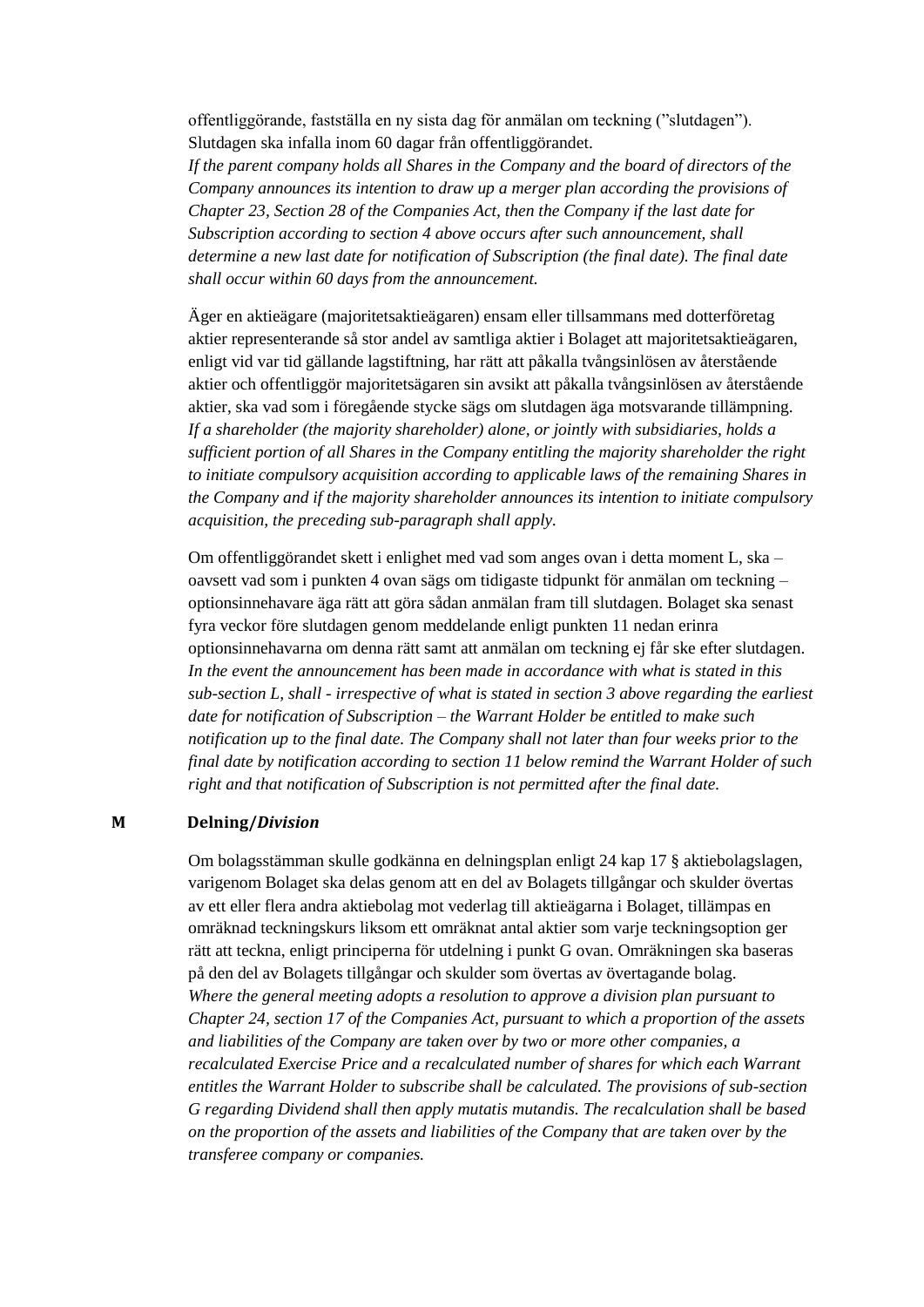Om samtliga Bolagets tillgångar och skulder övertas av ett eller flera andra aktiebolag mot vederlag till aktieägarna i Bolaget ska bestämmelserna om likvidation enligt punkt M nedan äga motsvarande tillämpning, innebärande bl.a. att rätten att begära teckning upphör samtidigt med registrering enligt 24 kap 27 § aktiebolagslagen och att underrättelse till optionsinnehavare ska ske senast fyra veckor innan delningsplanen underställs bolagsstämman.

*Where all assets and liabilities of the companies are taken over by two or more other companies, on paying consideration to the shareholders of the Company, the provisions of sub-section M below regarding liquidation shall apply mutatis mutandis. Inter alia, this means that the right to demand Subscription shall terminate simultaneously with the registration in accordance with Chapter 24, section 27 of the Companies Act and that the Warrant Holder shall be notified no later than four weeks before the division plan shall be submitted for approval to the general meeting.*

#### **N Likvidation/***Liquidation*

Om det beslutas att Bolaget ska träda i likvidation får teckning, oavsett grunden för likvidation, därefter inte ske. Rätten att begära teckning upphör samtidigt med likvidationsbeslutet oavsett om detta beslut har vunnit laga kraft. *If it is resolved that the Company be put into liquidation, for whatever reason, Subscription may not take place thereafter. The right to demand Subscription shall terminate simultaneously with the adoption of the resolution to put the Company in liquidation, irrespective of whether such resolution has become final.*

Senast fyra veckor innan bolagsstämma tar ställning till fråga om Bolaget ska träda i likvidation enligt 25 kap aktiebolagslagen ska optionsinnehavarna genom meddelande enligt punkt 11 nedan underrättas om den planerade likvidationen. Underrättelsen ska innehålla en erinran om att teckning inte får ske efter beslut om likvidation. *Not later than four weeks prior to the adoption of a resolution by a general meeting in respect of whether or not the Company should be put into liquidation in accordance with Chapter 25 of the Companies Act, the Warrant Holders shall be notified with respect to the planned liquidation in accordance with section 10 below. The notice shall state that subscription may not take place following the adoption of the resolution in respect of liquidation.*

Om Bolaget lämnar underrättelse om avsedd likvidation enligt ovan, ska optionsinnehavare - oavsett vad som i punkt 4 ovan sägs om tidigaste tidpunkt för teckning - äga rätt att påkalla teckning från den dag då underrättelsen lämnats, förutsatt att teckning kan verkställas före tidpunkten för den bolagsstämma vid vilken frågan om Bolagets likvidation ska behandlas.

*If the Company gives notice of a planned liquidation pursuant to the above, the Warrant Holders shall, notwithstanding the provisions of section 4 in respect of the earliest date for application for Subscription, be entitled to apply for Subscription commencing on the day on which the notice is given, provided that Subscription may be effected not later than prior to the general meeting at which the resolution regarding the liquidation of the Company shall be addressed.*

Oavsett vad som ovan sagts om att teckning inte får ske efter beslut om likvidation, återinträder rätten att begära teckning om likvidationen inte genomförs. *Notwithstanding the provisions above pursuant to which Subscription may not take place*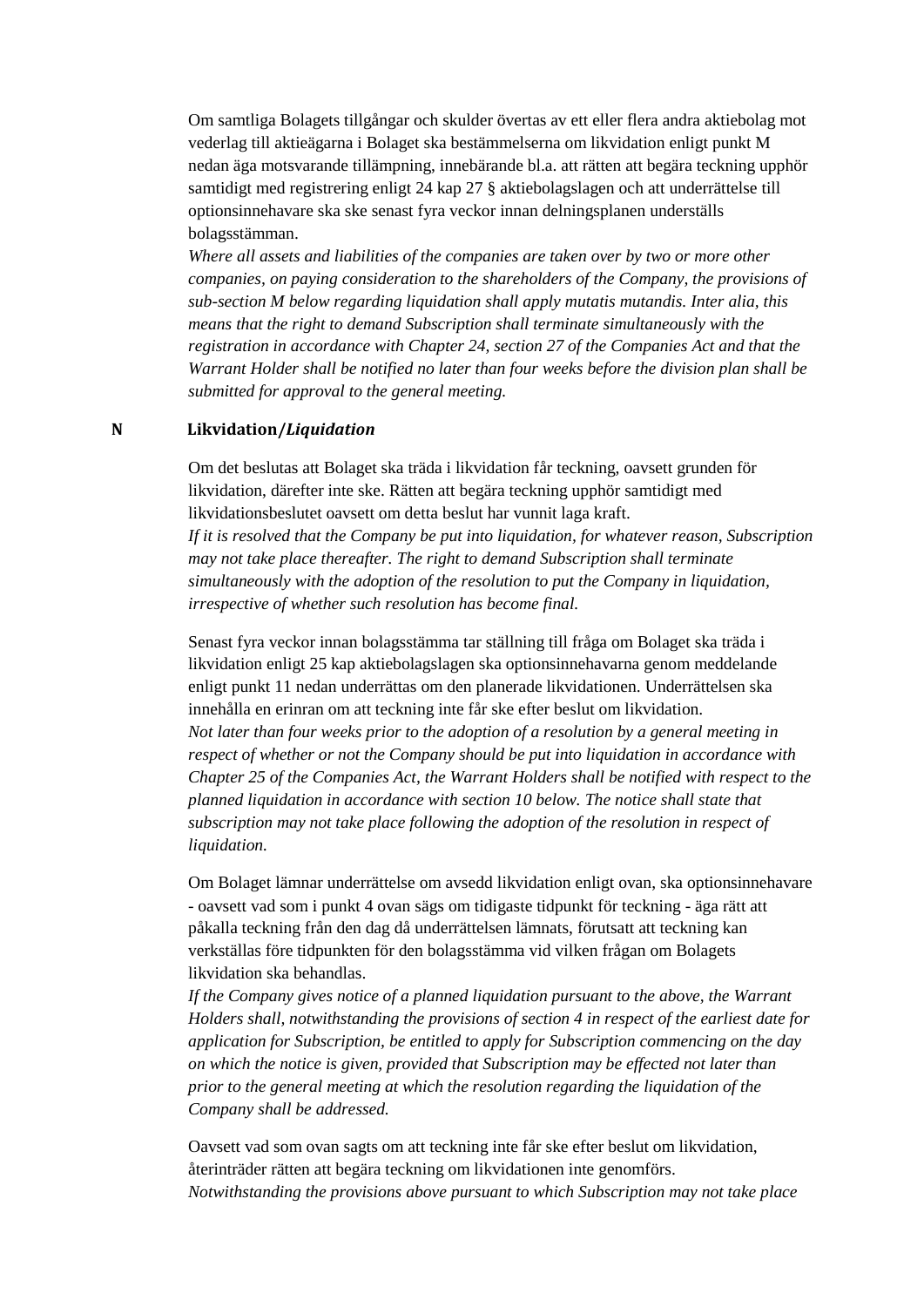*after the adoption of a resolution regarding liquidation, the right to subscribe shall be reinstated in the event the liquidation is not carried out.*

#### **O Konkurs/***Insolvent liquidation*

Vid Bolagets konkurs får teckning med utnyttjande av teckningsoption inte ske. Om konkursbeslutet hävs av högre rätt, återinträder rätten till teckning. *If the Company is put into insolvent liquidation, Subscription may not take place through the exercise of Warrants. Where, however, the decision to put the Company into insolvent liquidation is set aside by a higher court, subscription rights shall be reinstated.*

# **9 Särskilt åtagande av Bolaget/***Special undertaking by the Company*

Bolaget förbinder sig att inte vidta någon i punkten 8 ovan angiven åtgärd som skulle medföra en omräkning av teckningskursen till belopp som understiger akties vid var tid gällande kvotvärde.

*The Company undertakes not to take any measures set forth in section 8 above that would result in an adjustment of the Exercise Price to an amount less than the from time to time prevailing quota value of the Share.*

## **10 Förvaltare/***Nominees*

Enligt 3 kap 7 § lagen (1998:1479) om värdepapperscentraler och kontoföring av finansiella instrument kan juridiska personer erhålla medgivande till att registreras som förvaltare. Sådan förvaltare ska betraktas som optionsinnehavare vid tillämpning av dessa villkor.

*According to Chapter 3 section 7 of the Central Securities Depositories and Financial Instruments Accounts Act (1998:1479), a legal entity shall be entitled to be registered as nominee. Such a nominee shall be regarded as a Warrant Holder for the purposes of the application of these terms and conditions.*

## **11 Meddelanden/***Notices*

Meddelanden rörande teckningsoptionerna ska tillställas en optionsinnehavare till sådan epostadress som skriftligen meddelats till bolaget eller styrelsen (eller sådan annan e-posteller postadress som är känd för Bolaget).

*Notices concerning the Warrants shall be sent to a Warrant Holder to the email address notified in writing to the Company or board of directors (or such other email or postal address that the Company is aware of).* 

# **12 Rätt att företräda optionsinnehavare/***Right to represent Warrant Holders*

Utan att särskilt uppdrag från optionsinnehavarna föreligger, är Banken behörig att företräda optionsinnehavarna i frågor av formell natur som rör villkoren för teckningsoptionerna.

*The Bank shall be entitled to represent Warrant Holders in matters of a formal nature concerning the Warrants without special authorisation from the Warrant Holders.*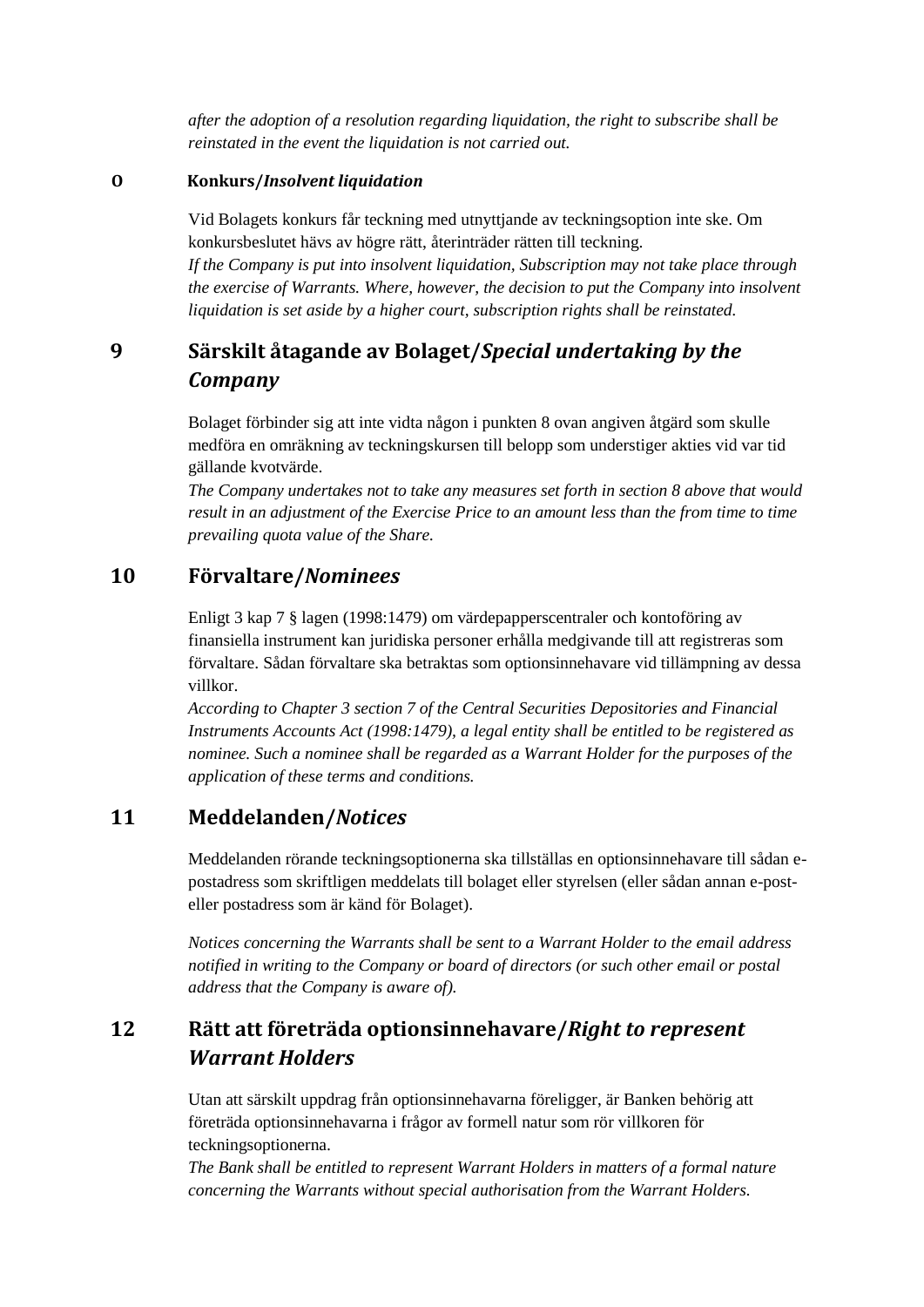# **13 Ändring av villkor/***Amendments to terms and conditions*

Bolagets styrelse har rätt att besluta om ändring av dessa optionsvillkor i den mån lagstiftning, domstolsavgörande eller myndighetsbeslut så kräver eller om det i övrigt av praktiska skäl är ändamålsenligt eller nödvändigt och optionsinnehavarnas rättigheter inte i något avseende försämras.

*The Company's board of directors shall be entitled to amend the terms and conditions of the Warrants to the extent required by legislation, decisions of courts of law or decisions of governmental authorities or where otherwise, in the Company's opinion, such is necessary or expedient for practical reasons and provided that the rights of the Warrant Holders are in no way prejudiced.*

## **14 Sekretess/***Confidentiality*

Bolaget och Euroclear får inte utan tillstånd lämna uppgift till utomstående om optionsinnehavare. Bolaget har rätt till insyn i Euroclears avstämningsregister över teckningsoptionerna, vari framgår vem som är registrerad för teckningsoption. *The Company and Euroclear may not, without authorisation, disclose information regarding the Warrant Holders to any third party. The Company shall have access to information contained in the register of warrants held by Euroclear which sets out the persons registered as holders of Warrants.*

## **15 Begränsning av ansvar/***Limitation of liability*

I fråga om de åtgärder som enligt dessa optionsvillkor ankommer på Bolaget, Euroclear eller Banken gäller med beaktande av bestämmelserna i lagen (1998:1479) om värdepapperscentraler och kontoföring av finansiella instrument att ansvarighet inte kan göras gällande för skada, som beror av svensk eller utländsk lag, svensk eller utländsk myndighetsåtgärd, krigshändelse, strejk, blockad, bojkott, lockout eller annan liknande omständighet. Förbehållet i fråga om strejk, blockad, bojkott och lockout gäller även om Bolaget, Euroclear eller Banken vidtar eller är föremål för sådan konfliktåtgärd. *In respect of measures which it is incumbent on the Company, Euroclear or the Bank to take in accordance with the terms and conditions of the Warrants, taking into consideration the provisions of the Central Securities Depositories and Financial Instruments Accounts Act (1998:1479), neither the Company, Euroclear nor the Bank shall be liable for loss which arises as a consequence of Swedish or foreign legislation, the actions of Swedish or foreign governmental authorities, acts of war, strikes, blockades, boycotts, lockouts, or other similar circumstances. The reservation in respect of strikes, blockade, boycotts, and lockouts shall apply notwithstanding that the Company, Euroclear or the Bank is itself the subject of, or effects, such measures.*

Euroclear är inte heller skyldigt att i andra fall ersätta skada som uppkommer, om Euroclear varit normalt aktsam. Motsvarande ansvarsbegränsning ska gälla även för Bolaget och Banken. Härutöver gäller att Bolaget och Banken inte i något fall är ansvarig för indirekt skada.

*Nor shall Euroclear be liable for loss which arises under other circumstances provided Euroclear has duly exercised normal caution. The Company and the Bank shall also enjoy a corresponding limitation of liability. In addition, under no circumstances shall the Company or the Bank be liable for indirect loss.*